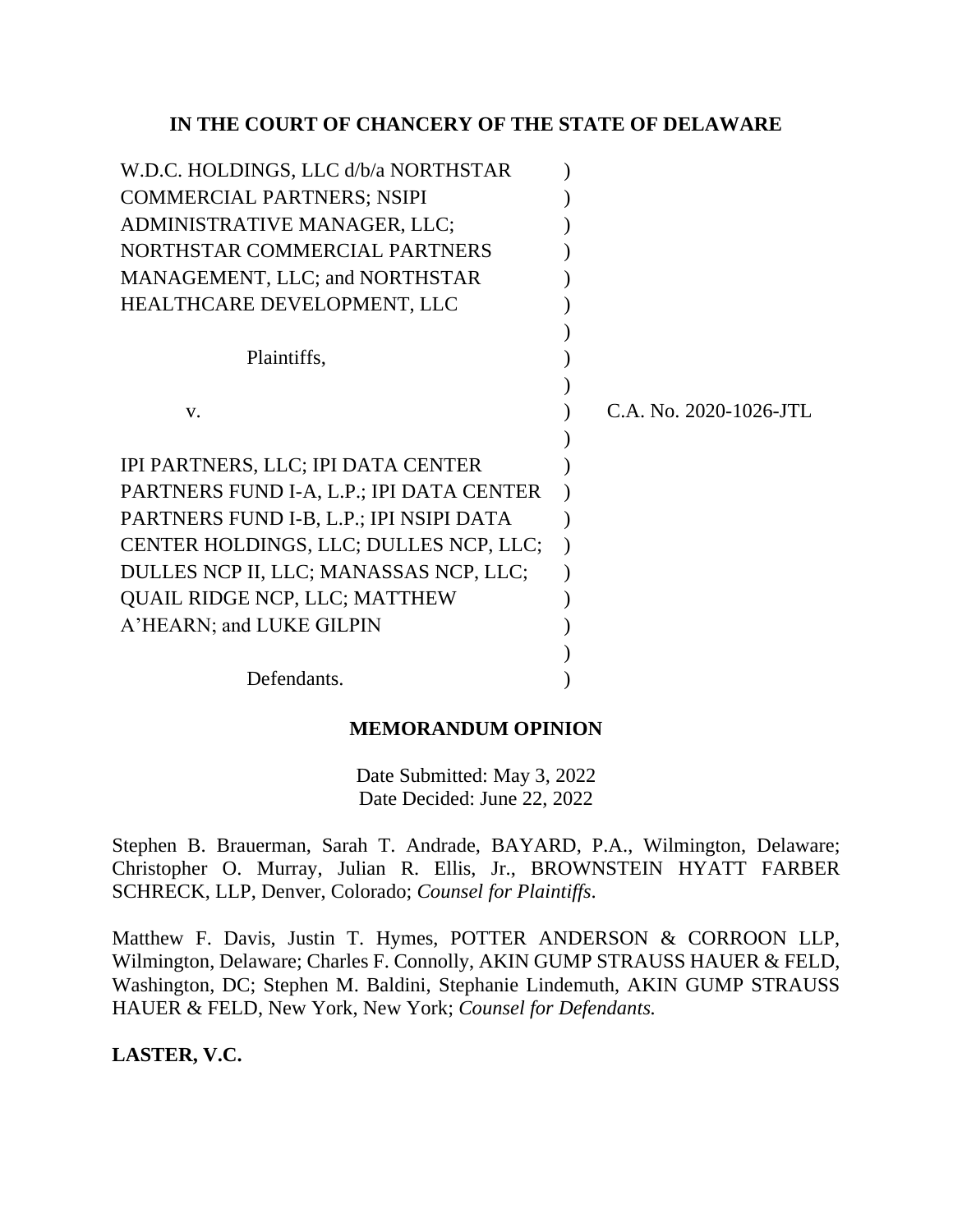When Amazon, Inc. was seeking partners to build data centers, Christian Kirschner facilitated an introduction between his brother Casey, who worked at Amazon, and plaintiff W.D.C. Holdings, LLC d/b/a Northstar Commercial Partners ("Northstar"), a privately held commercial real estate company.<sup>1</sup> Amazon selected Northstar to build nine data centers on three parcels of land.

To fund the projects, Northstar joined forces with defendant IPI Partners, LLC, a firm that manages two investment funds dedicated to financing data centers. Through affiliates, Northstar and IPI Partners created NSIPI Data Center Venture, LLC (the "Joint Venture") as the entity through which they would develop the data centers for Amazon. Under the limited liability company agreement that governs the Joint Venture (the "LLC Agreement"), a Northstar affiliate managed the day-to-day business of the Joint Venture. An IPI Partners' affiliate controlled the board of managers of the Joint Venture (the "Board of Managers") and had the ability to remove the Northstar affiliates from their roles under specified circumstances, including the occurrence of a "Cause Event."

After several of the data centers were completed, a Northstar employee raised concerns with IPI Partners about payments that Northstar was making to a trust that Christian had established and questioned whether the payments constituted improper kickbacks for Casey and others. A second Northstar employee raised similar concerns with Amazon. Their allegations led to agents from the Federal Bureau of Investigation (the

<sup>&</sup>lt;sup>1</sup> For clarity, this decision refers to Christian and Casey Kirschner using their first names.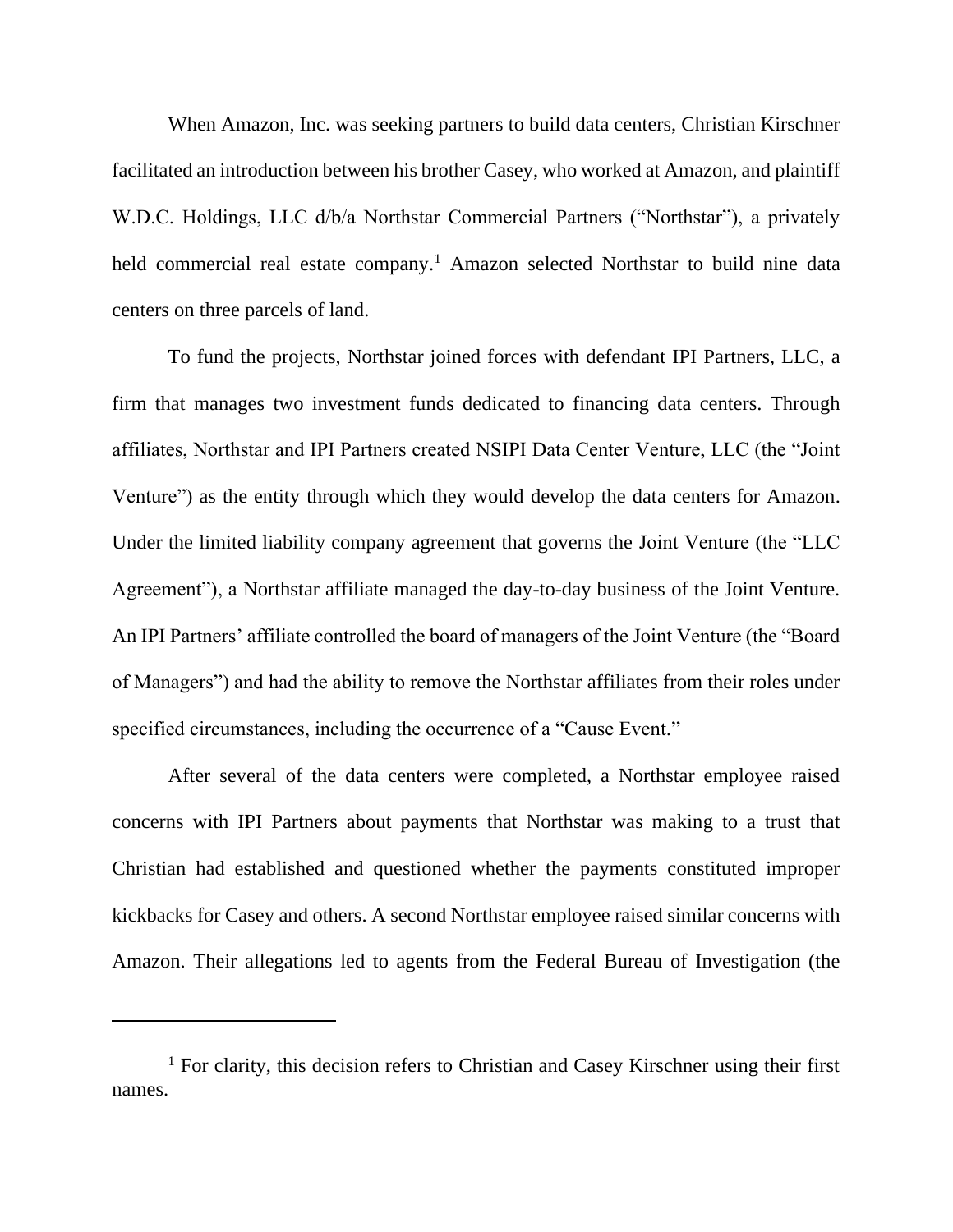"FBI") executing a search warrant at the home of Brian Watson, Northstar's founder and chief executive officer.

Hours after the search warrant was executed, Watson received letters from IPI Partners and its affiliates that (i) removed Watson and the Northstar affiliates from their roles with the Joint Venture and (ii) terminated certain other agreements between the Joint Venture's affiliates and other Northstar affiliates. In each case, the letters asserted the existence of and relied on a particular Cause Event that depended on Watson having personally acted or failed to act as a result of gross negligence, fraud, or willful misconduct (a "Watson Cause Event").

Through this action, Northstar and its affiliates have challenged their removal. They assert that a Watson Cause Event never occurred, so IPI Partners never had the opportunity to exercise its removal and termination rights. They acknowledge that a kickback scheme may have taken place, but they allege that Watson sought and received assurances that the payments to Christian's trust were legitimate. They assert that Watson neither acted nor failed to act as a result of gross negligence, fraud, or willful misconduct.

The plaintiffs contend instead that IPI Partners wanted to own 100% of the economic rights associated with the Joint Venture and used the alleged kickback scheme as a pretext to cut out Northstar and its affiliates. The plaintiffs maintain that by declaring a Watson Cause Event without an adequate basis for doing so, IPI Partners and its affiliates willfully breached the terms of the LLC Agreement, breached the terms of the related agreements with Northstar's affiliates, and committed the torts of conversion and civil conspiracy.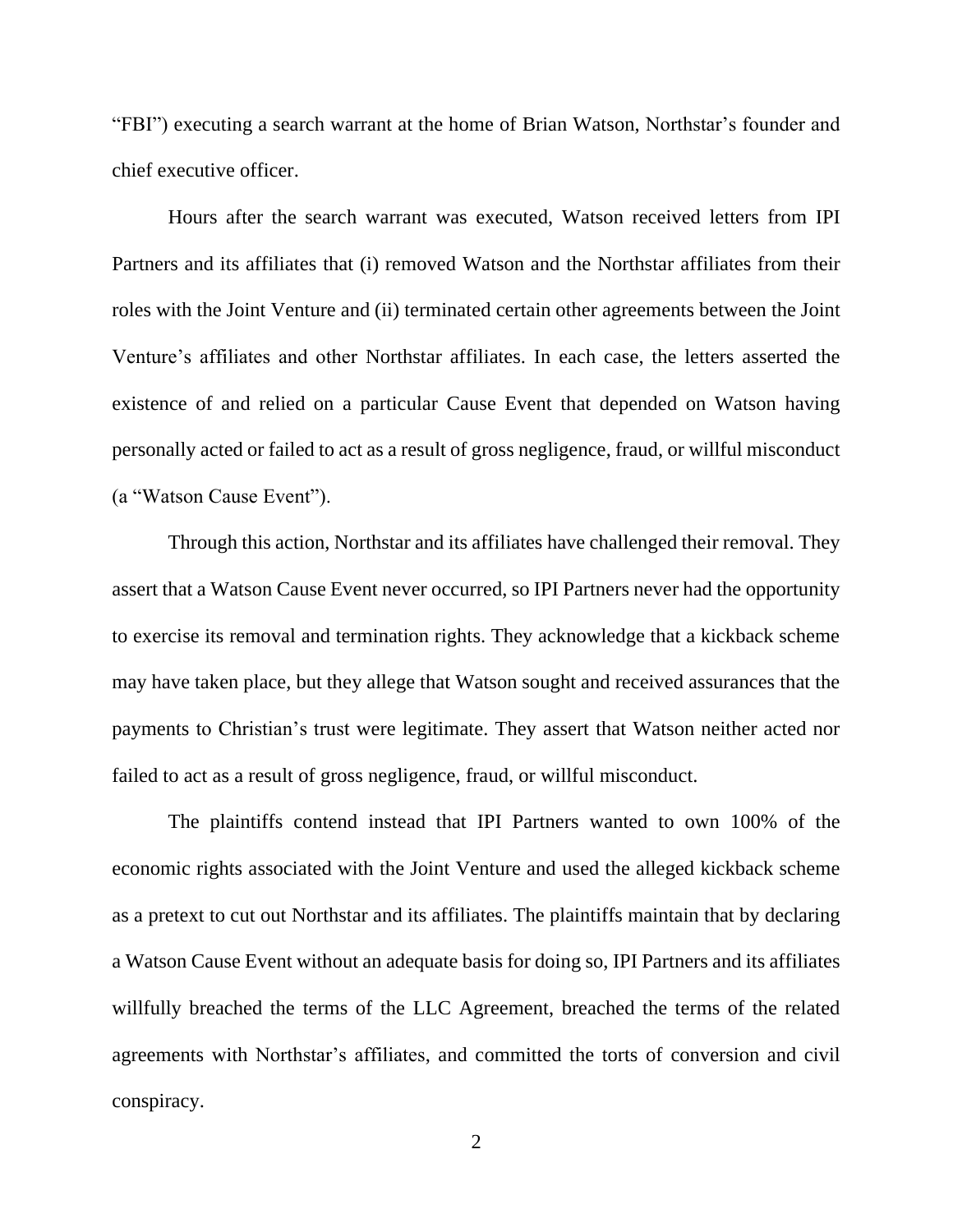The defendants moved to dismiss the complaint in its entirety. They argue that there was no breach of the LLC Agreement because IPI Partners properly determined that a Watson Cause Event had occurred. The defendants maintain that it is not reasonably conceivable that Northstar's payments to Christian's trust did not provide a sufficient basis for IPI Partners to invoke a Watson Cause Event.

The defendants also argue that even if it was reasonably conceivable that a Watson Cause Event had not occurred, the plaintiffs failed to state a non-exculpated claim for breach. The LLC Agreement contains an exculpation provision which eliminates monetary liability for "Covered Persons" unless the damage arose because of the Covered Person's gross negligence, fraud, or willful misconduct. The defendants argue that it is not reasonably conceivable that the decision by IPI Partners and its affiliates to declare a Watson Cause Event and exercise their removal and termination rights could have resulted from gross negligence, fraud, or willful misconduct. There is some irony in the defendants making this argument, because the same contractual standard—gross negligence, fraud, or willful misconduct—serves both as the trigger for a Watson Cause Event and as the threshold for a non-exculpated claim. For purposes of exculpation, the defendants seek the benefit of the doubt that they refused to give Watson for purposes of the Watson Cause Event.

The defendants separately argue that the plaintiffs failed to state a claim for conversion or civil conspiracy. They assert that this is a contract dispute, nothing more, and that it should not be reclothed in tort guise. The two individual defendants alternatively moved to dismiss the action as to themselves for lack of personal jurisdiction.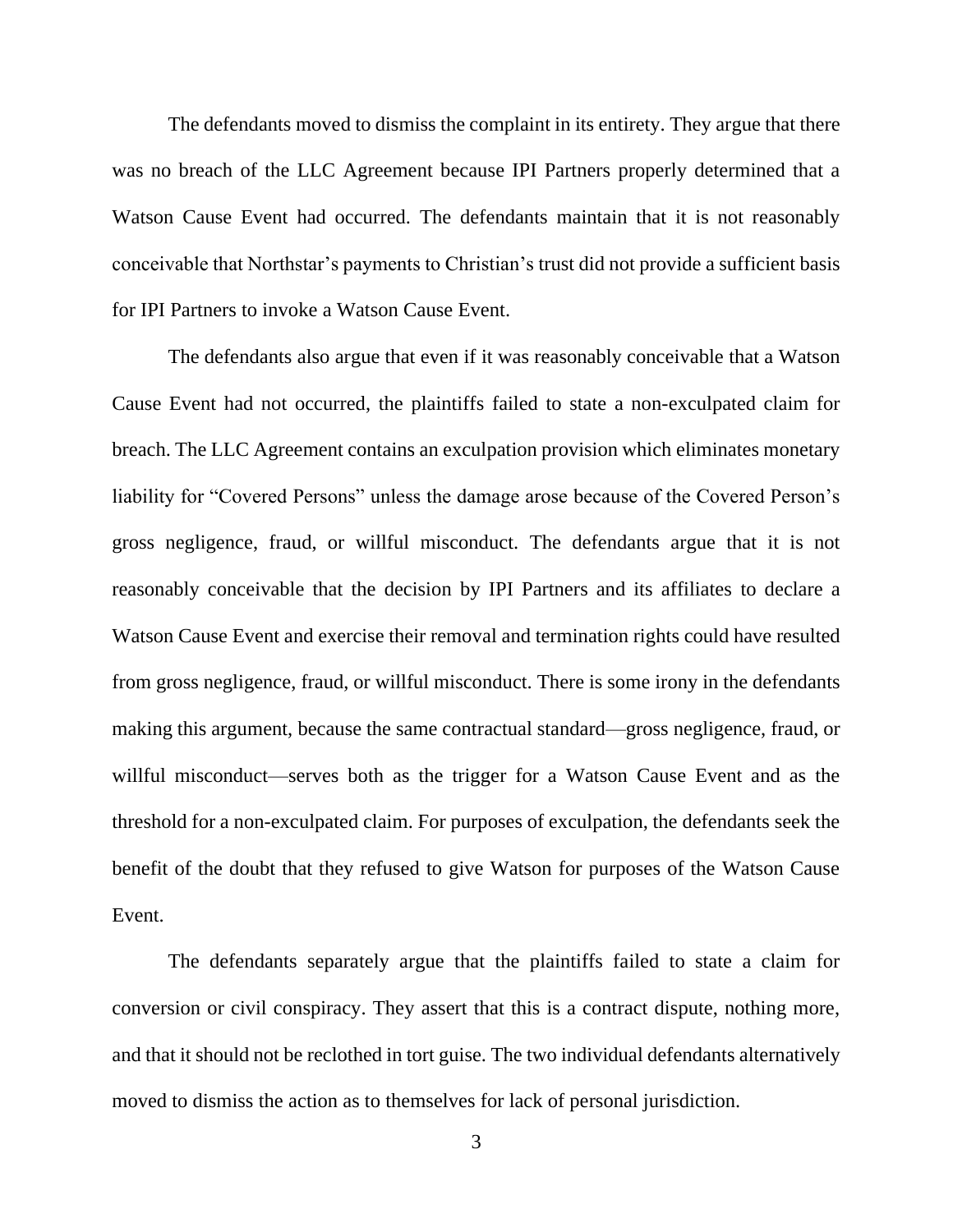This is a pleading-stage decision where Northstar receives the benefit of all reasonable inferences. The well-pled facts support a reasonable inference that a Watson Cause Event had not occurred. It is therefore reasonably conceivable that IPI Partners and its affiliates failed to properly exercise their termination and removal rights. The complaint accordingly states a claim for breach of the LLC Agreement. The well-pled facts support a reasonable inference that IPI Partners and its affiliates knew they did not have a basis to invoke a Watson Cause Event but did so anyway because they wanted to cut Northstar out of the Joint Venture. Those allegations give rise to a non-exculpated claim. The defendants' motion to dismiss the claim for breach of the LLC Agreement is denied.

The plaintiffs also have stated claims for breach of two sets of agreements related to the Joint Venture. One set of agreements treated terminations for cause differently from terminations without cause. The defendants terminated those agreements for cause, but the well-pled facts support a reasonable inference that a cause event had not occurred. The complaint therefore supports a reasonable inference that the defendants breached those agreements by terminating them improperly. The other set of agreements required payment of a termination fee regardless of whether the defendants terminated the agreements for cause. The complaint alleges that the defendants failed to pay the termination fee, thereby stating a claim for breach.

By contrast, the complaint fails to state claims for conversion and civil conspiracy. The conversion claim is dismissed because the plaintiffs failed to allege facts supporting the existence of an independent tort, which is a prerequisite for stating a claim for conversion. The civil conspiracy claim is dismissed because the plaintiffs failed to allege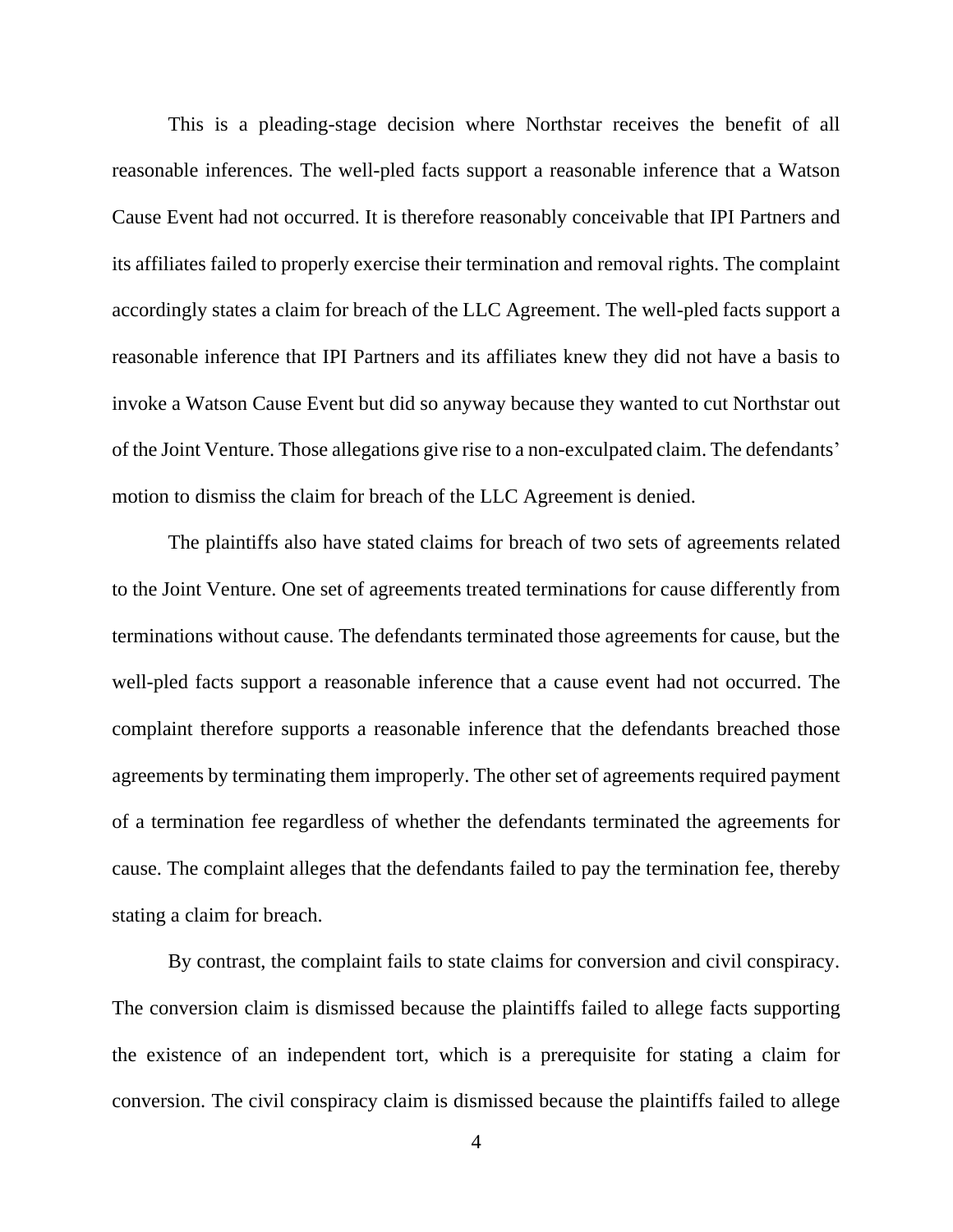facts supporting the existence of an underlying wrong sufficient to sustain a conspiracy claim.

This decision does not reach the question of whether the individual defendants would have been subject to personal jurisdiction. The claims for conversion and civil conspiracy are the only claims that the plaintiffs asserted against the individual defendants. With the dismissal of those claims, it is not necessary to address the jurisdictional issues.

At the hearing on the defendants' motion to dismiss, the court asked the parties to discuss the possibility of staying this case pending the outcome of related litigation that Amazon is pursuing in federal court in Virginia (the "Amazon Litigation"). The parties seemed amenable to a stay. Two weeks later, however, the parties notified the court that they were unable to agree to a stay. Within thirty days, any party who opposes a stay will show cause why this case should not be stayed pending the final disposition of the Amazon Litigation.

### **I. FACTUAL BACKGROUND**

The facts are drawn from the operative complaint and the documents it incorporates by reference. *See* Dkt. 22 (the "Amended Complaint" or "Am. Compl."). For purposes of the motion to dismiss, the well-pled allegations of the Amended Complaint are assumed to be true, and the plaintiffs receive the benefit of all reasonable inferences.

#### **A. The Amazon Introduction**

Watson founded Northstar in 2000 as a privately held commercial real estate company. Part of Northstar's business model involved working with individuals who could introduce Northstar to potential partners for new real estate projects.

5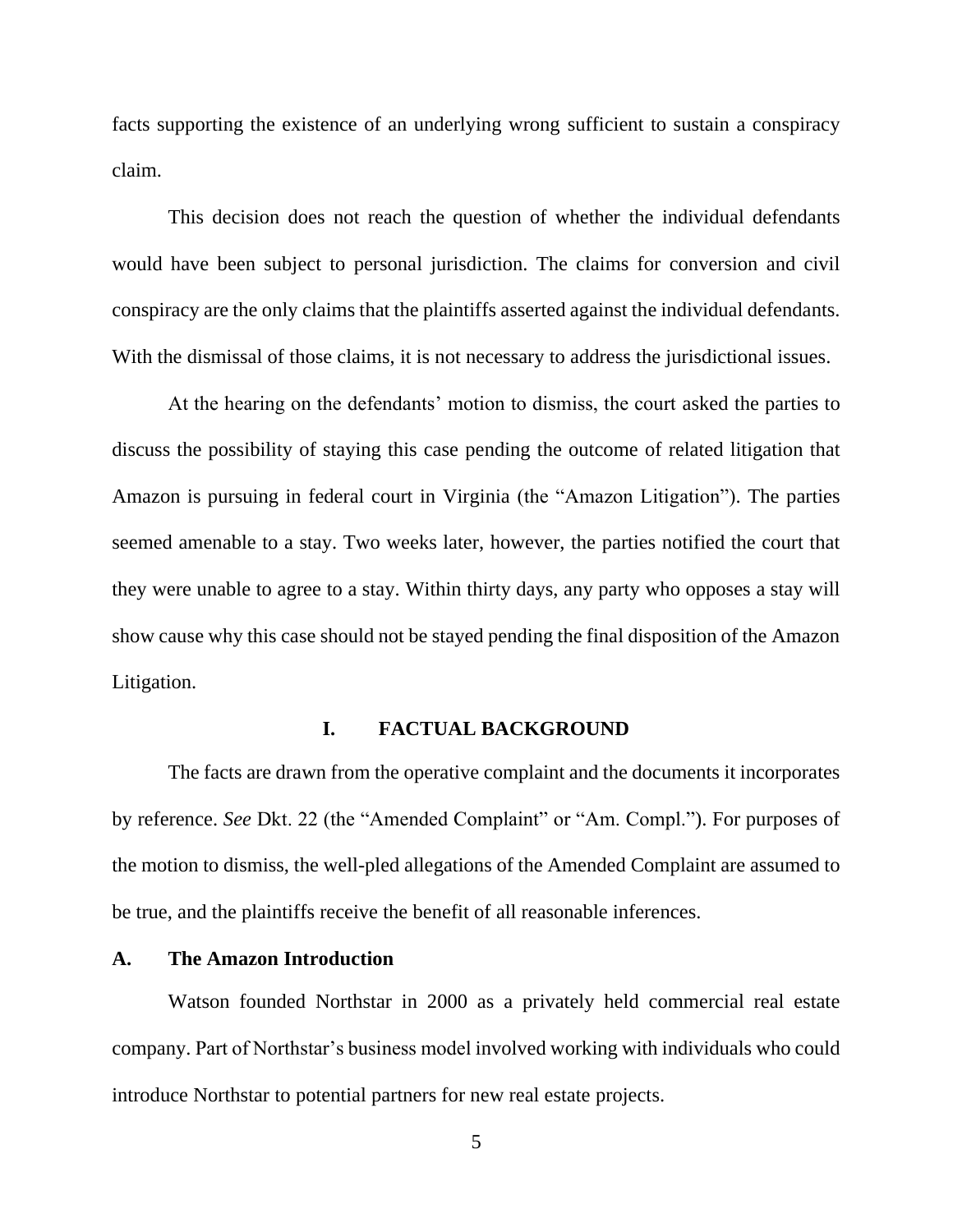In late 2016, Northstar established a referral relationship with Christian. Northstar paid Christian \$4,000 per month to provide introductions. Christian also received commissions for introductions that led to deals.

In July 2017, Christian arranged for Watson to meet with Casey, who worked as a transaction manager in Amazon's real estate department. Casey invited Northstar to give a presentation to a group of Amazon executives about its real estate development capabilities. The presentation took place in September 2017. The attendees included Casey's supervisor, who oversaw Amazon's data centers in the Americas.

As part of its business model, Amazon contracts with developers to build and own data centers, then lease them back to Amazon. After the September 2017 meeting, Amazon invited Northstar to make a formal proposal for a data center development deal.

In late 2017, Amazon awarded Northstar the opportunity to develop two data centers on land known as the Dulles parcel. Amazon selected Northstar over three to five other bidders. Amazon subsequently entered into the pertinent transaction documents with Northstar affiliates, including development agreements and leases.

Amazon's initial award to Northstar led to additional development deals for data centers on land known as the Manassas and Quail Ridge parcels. In total, Amazon awarded Northstar development contracts for nine data centers on the three different parcels.

Christian asked Northstar to make special arrangements for the commissions he would receive for the successful deals with Amazon. Rather than paying the commissions to Christian directly, he asked that they be paid to the Villanova Trust, which was a trust that Christian had established.

6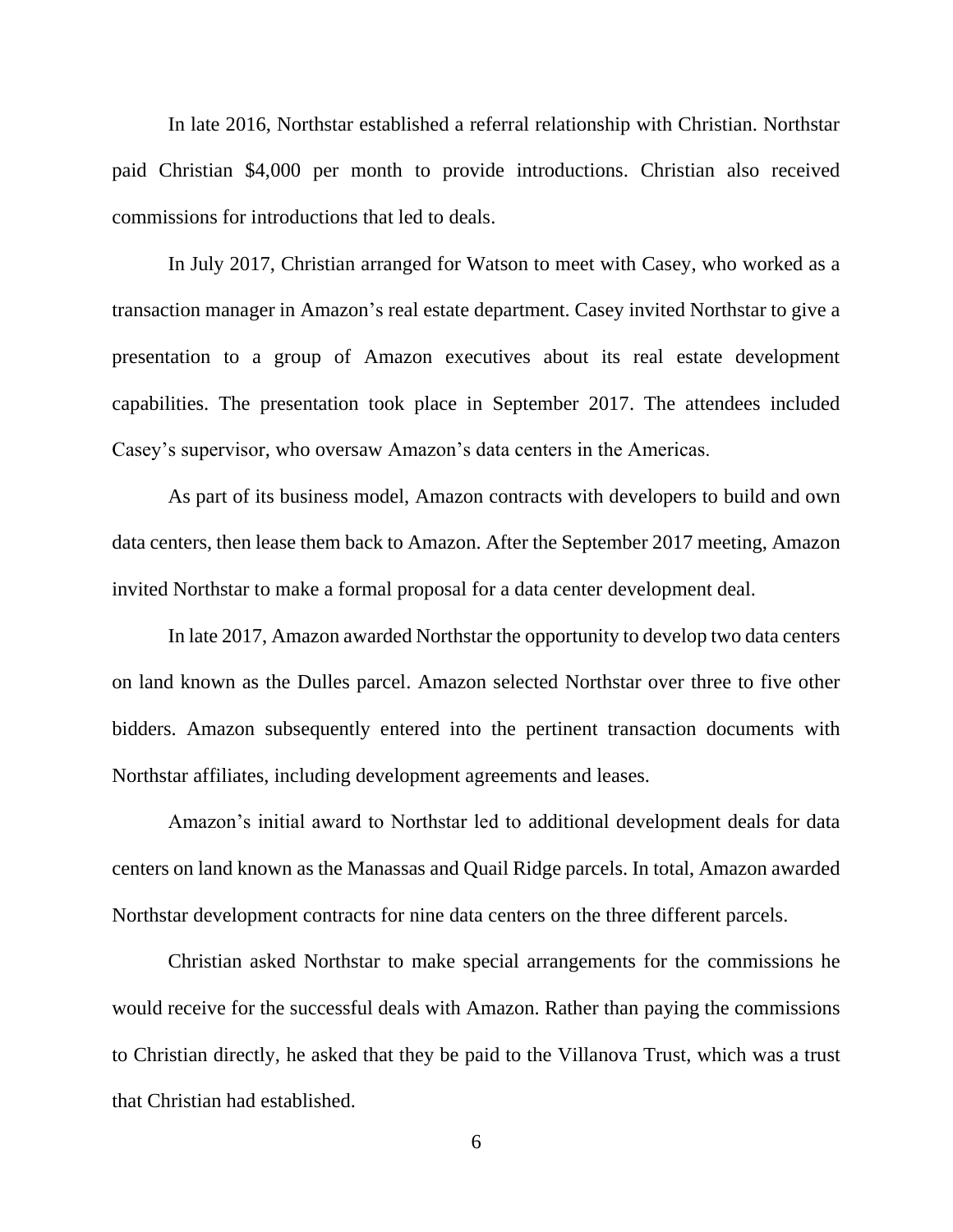Northstar alleges that because Casey worked at Amazon, "Northstar sought assurances from Christian that none of the monies paid to [the] Villanova [Trust] would benefit Casey or his family while he was an employee at Amazon." *Id.* ¶ 62. Northstar alleges that Christian provided satisfactory assurances, leading Northstar to agree to pay the commissions to the Villanova Trust. Northstar alleges that it paid Christian's commissions "from its share of normal and customary fees as the sponsor and manager of the projects." *Id.* 160.

According to the Amended Complaint, Northstar now believes that Christian's "assurances may have been false." *Id.* ¶ 64. The Amended Complaint alleges that "Kyle Ramstetter, a former Northstar employee who worked on the Amazon account, may have conspired with one or more persons to divert some of the referral fees paid to Christian to third parties, including himself." *Id.* ¶ 65. The Amended Complaint thus does not deny the existence of a kickback scheme. Instead, Northstar primarily contends that Watson was himself deceived by his representatives such that he did not know about the kickback scheme. *See* Dkt. 42 at 45 ("What we do dispute is that if there was anything untoward going on there, that [] Watson had any awareness of it.").

#### **B. The Joint Venture**

Northstar needed a financial partner to provide the estimated \$500 million in funding necessary to develop the data centers. In early 2018, Northstar selected IPI Partners as its equity partner. IPI Partners manages two investment funds— defendants IPI Data Center Partners Fund I-A, L.P., and IPI Data Center Partners Fund I-B, L.P. (jointly, "the Funds")—that specialize in data center projects.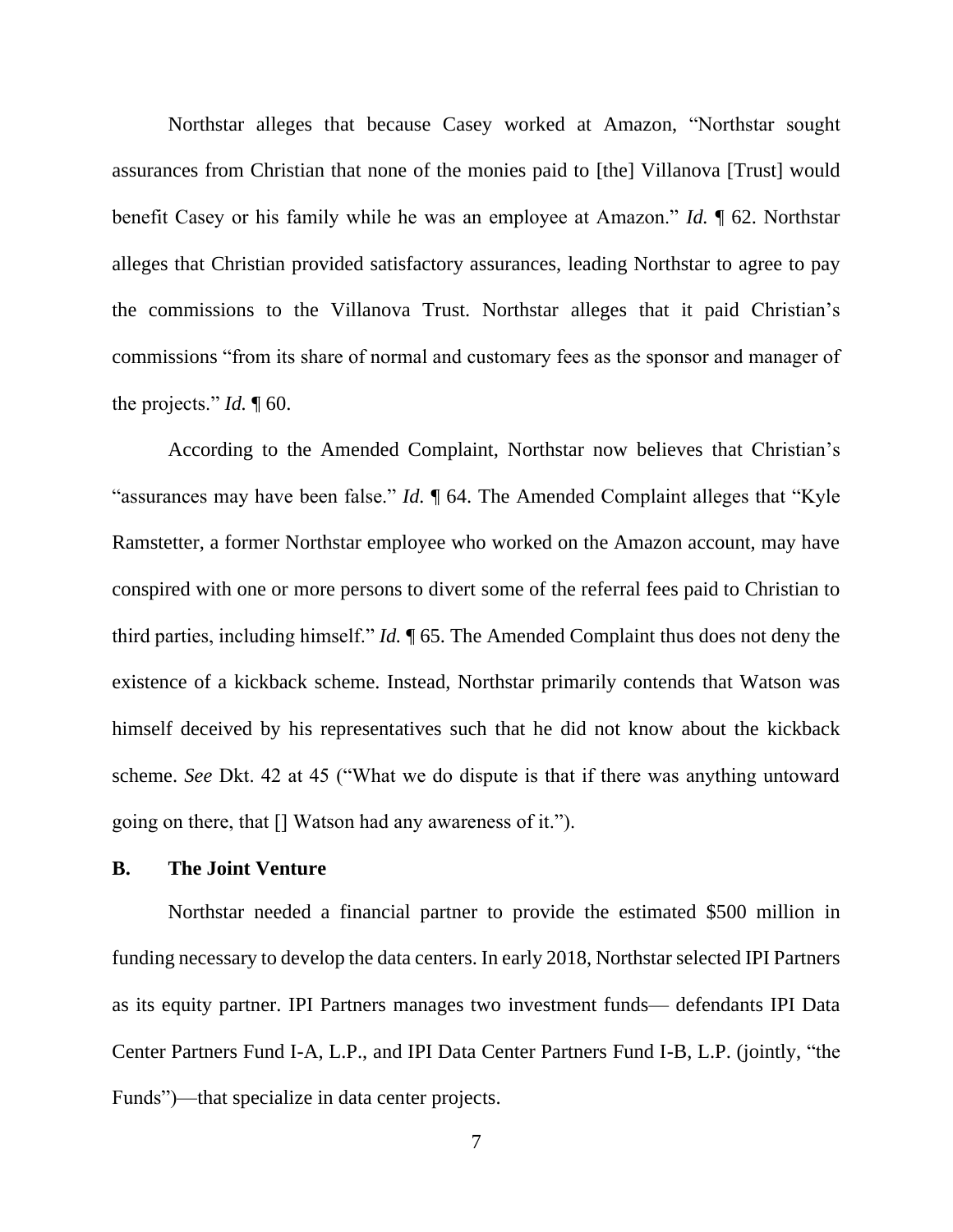Together, Northstar and IPI Partners formed the Joint Venture. On March 2, 2018, an affiliate of IPI Partners and two affiliates of Northstar entered into the LLC Agreement.<sup>2</sup> The IPI affiliate was IPI NSIPI Data Center Holdings, LLC ("IPI Holdings"), which served as the "IPI Partners Member." The first Northstar affiliate was Sterling NCP FF, LLC (the "Northstar Member"), which served as the "Sponsor Member." The second Northstar affiliate was NSIPI Administrative Manager, LLC (the "Northstar Manager"), which served as the "Administrative Manager."

The LLC Agreement identified Watson as the "Principal." Among other things, Watson represented that as Principal, he would be actively involved in the business and affairs of the Joint Venture and that he owned and controlled Northstar Member and Northstar Manager. *See* LLCA §§ 4.4, 9.2.

The LLC Agreement established a Board of Managers to govern the business and affairs of the Joint Venture. Watson was the "initial Sponsor Board Member." *Id.* § 7.2(a). Defendants Matthew A'Hearn and Luke Gilpin of IPI Partners were the "initial IPI Board Members." *Id.*

As the Administrative Manager, Northstar Manager was responsible for implementing the decisions of the Board of Managers and conducting the day-to-day activities of the Joint Venture. *Id.* § 7.9(a). For those services, Northstar Manager was

<sup>2</sup> The operative version is the Amended and Restated Limited Liability Company Agreement of NSIPI Data Center Venture, LLC, which this decision has already defined as the LLC Agreement. Dkt. 22 Ex. A ("LLCA").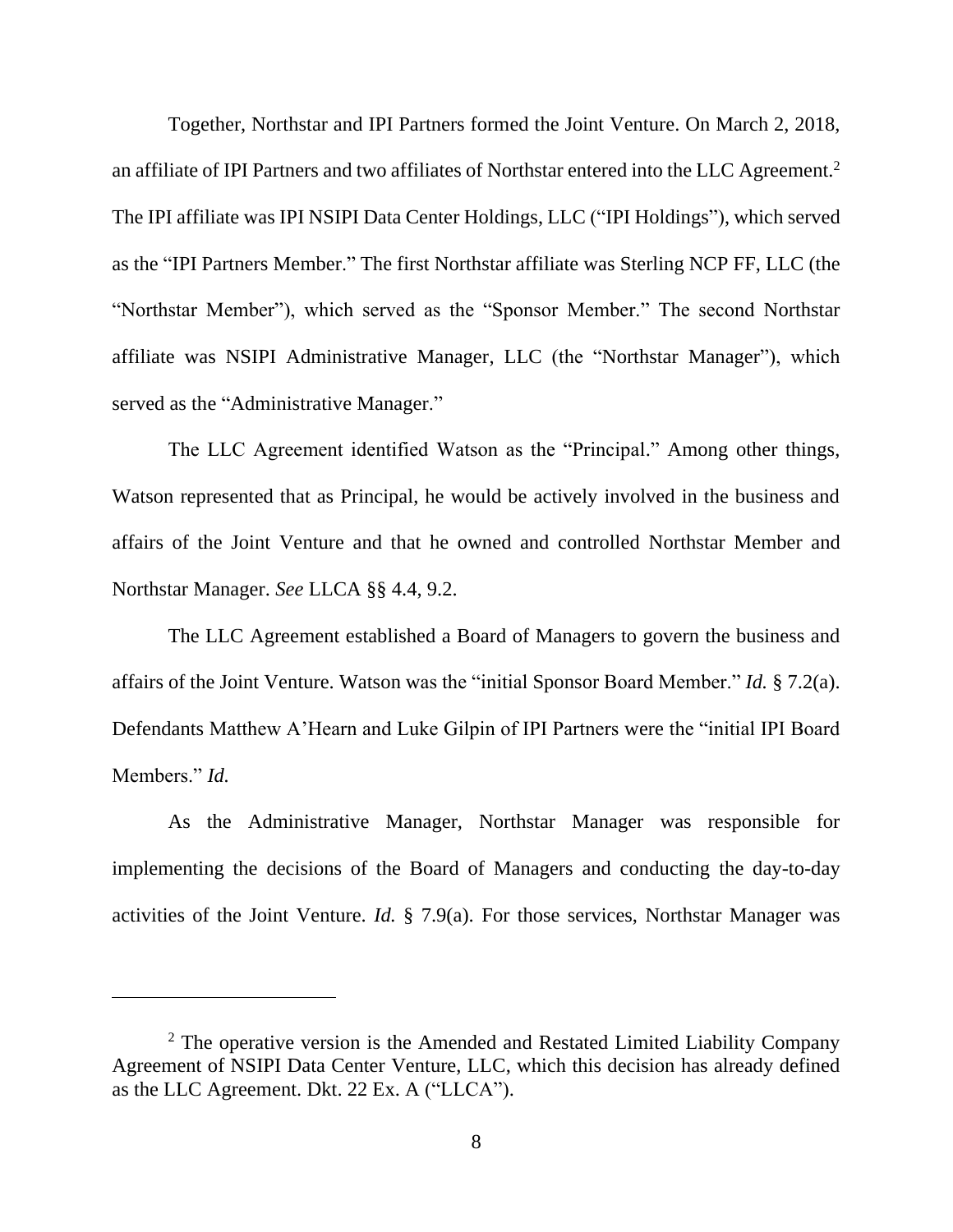entitled to receive service fees, including acquisition fees, financing fees, and disposition fees. *See id.* § 8.7 (the "Service Fees"). Under a distribution waterfall, Northstar Manager was entitled to receive a share of the returns available to the members depending on the internal rate of return that the Joint Venture generated. *See id.* § 6.2 (the "GP Promote").

The LLC Agreement made clear that IPI Holdings could remove Northstar Manager from its role as Administrative Manager upon the occurrence of a Cause Event. Section 7.9(f) stated:

*Removal of the Administrative Manager*. [Northstar Manager] may be removed and replaced as the Administrative Manager by the Board of Managers in its sole and absolute discretion by reason of a Cause Event or a Key Person Event (as set forth in Section 8.4(a)(iii)).

*Id.* § 7.9(f). The cross-referenced section (Section 8.4(a)(iii)) appears in a provision that

granted IPI Holdings broad authority to remove Northstar's affiliates from the Joint

Venture upon the occurrence of a Cause Event. It stated:

*Elective Remedies.* Upon a (y) Key Person Event, or (z) Cause Event, the IPI Member will have the right (but not the obligation), upon delivery of written notice to the Administrative Manager, as applicable, to:

(i) terminate the right of [Northstar Member] to (a) appoint any Managers to the Board of Managers . . . and (B) approve Material Actions . . . ;

(ii) immediately remove any or all Sponsor Board Members from the Board of Managers and appoint successor members to the Board of Managers . . . ;

(iii) subject to Section 8.4(b) (*Removal of Administrative Manager*), immediately remove and replace [Northstar Manager] as the Administrative Manager;

(iv) . . . immediately remove [Northstar Member] and [Northstar Manager] as members of the Company; and

(v) dissolve the Company . . . .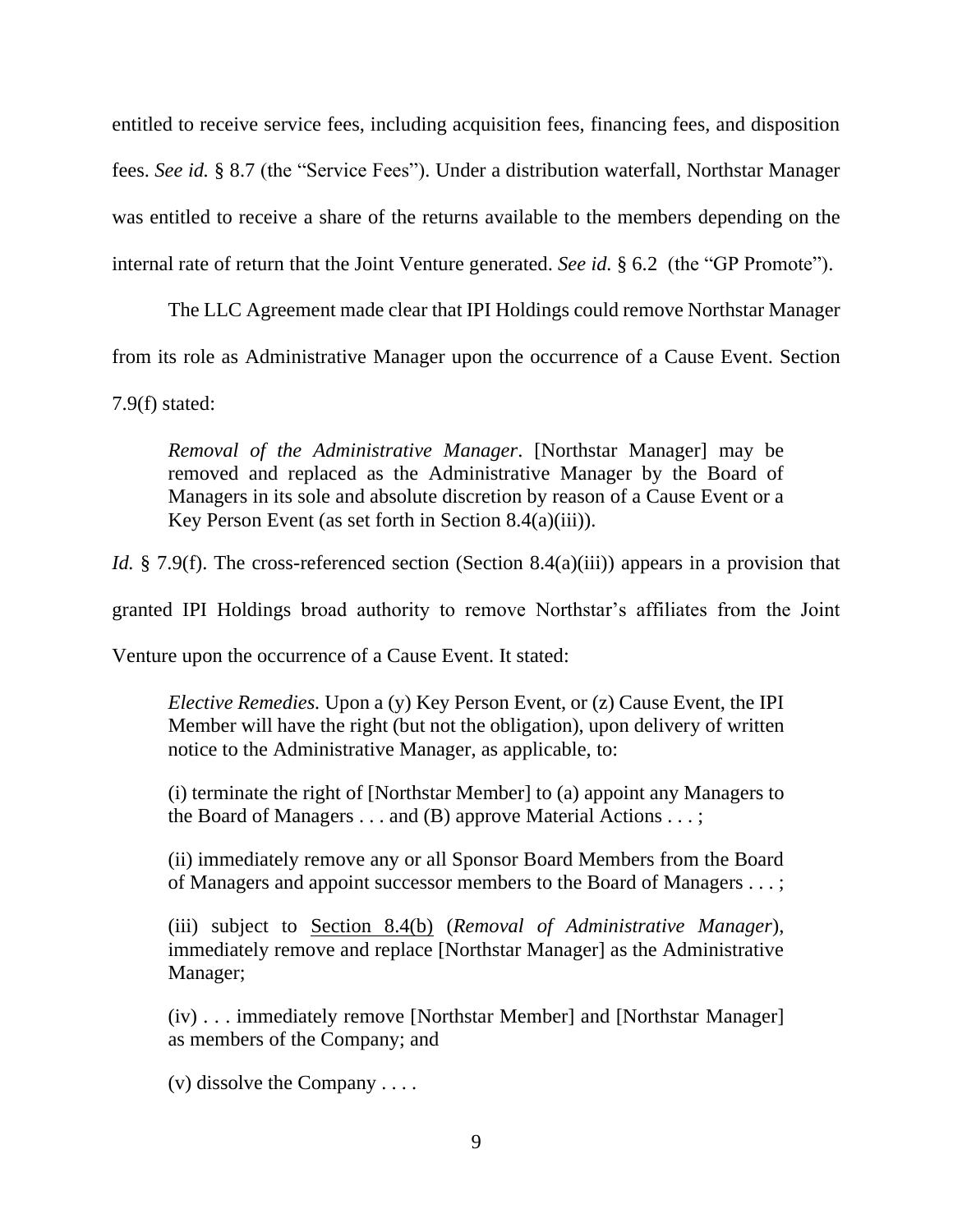*Id.* § 8.4(a).

The removal of Northstar Member and Northstar Manager under Section 8.4 had

significant economic implications. Generally speaking, if IPI Holdings removed Northstar

Manager as Administrative Manager by reason of a Cause Event, then

(A) the Administrative Manager will retain zero percent (0%) of the Carried Interest Distributions and corresponding allocations of Net Profits,

(B) any successor Administrative Manager will be eligible to receive up to one hundred percent (100%) of the Carried Interest Distributions and corresponding allocations of Net Profits, which amounts will thereafter be forever forfeited by the Administrative Manager, and

(C) the IPI Member will retain any remaining portion of the Carried Interest Distributions and corresponding allocations of Net Profits, which amounts (if any) will thereafter be forever forfeited by the Administrative Manager[.]

*Id.* § 8.4(b)(iii).

This case does not involve a "Key Person Event." This case only involves an alleged

"Cause Event."

The LLC Agreement defined a Cause Event as follows:

"**Cause Event**" means, with respect to any Sponsor Member, a Sponsor Board Member, the Administrative Manager, or the Principal (as the case may be), [that] any one of the following has occurred:

(a) such Person's conviction of or plea of guilty or no contest to (i) a felony, or (ii) any crime involving fraud, material misrepresentation, material misappropriation of funds, or embezzlement;

(b) a material breach of this Agreement which, if capable of being cured, is not cured prior to the 30<sup>th</sup> day following a written demand therefore delivered by the IPI Member;

(c) an act or omission arising from the gross negligence, willful misconduct or fraud by the Principal, which results in material damage to the Company or a Subsidiary owning an Investment; or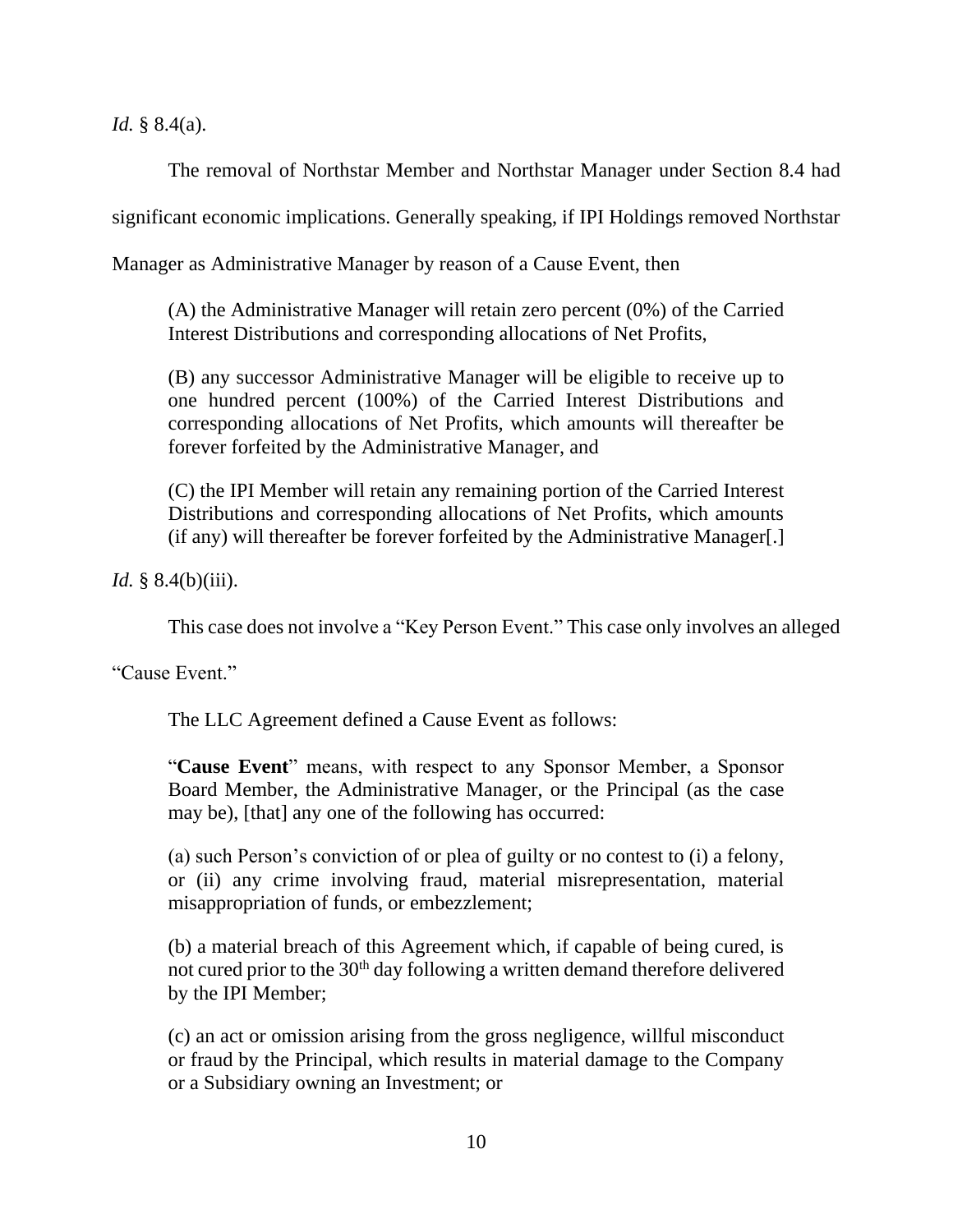(d) a material breach of any agreement (excluding this Agreement) between any Sponsor Member, the Administrative Manager or any of their respective Affiliates (on the one hand) and the Company or any Subsidiary (on the other hand) which, if capable of being cured, is not cured within the applicable cure period.

#### *Id.* § 1.1, at 4.

The relevant Cause Event for this dispute is Cause Event (c), which is the Watson Cause Event. Notably, a Watson Cause Event only arises if there is an act or omission "arising from the gross negligence, willful misconduct or fraud by the Principal," *viz.* by Watson himself. The other cause events could involve actions or omissions by persons other than Watson, such as lower-level Northstar employees. The definition of Cause Event continues by providing expressly that if a Cause Event under one of those sections arises because of (i) an act or omission "by an employee, officer, manager or member . . . who is not the Principal and (ii) in all events, without the actual prior knowledge of the Principal," then a Cause Event will not have occurred as long as the Principal promptly cures the Cause Event. *Id.*

### **C. The Development Of The Data Centers**

The Joint Venture created four special purpose vehicles to own the parcels where the data centers would be built. Each special purpose vehicle is a Delaware limited liability company. Those entities are Dulles NCP, LLC, Dulles NCP II, LLC, Manassas NCP, LLC, and Quail Ridge, NCP, LLC (collectively, the "Property Owners").

Northstar bore the ultimate responsibility for "developing, managing, and leasing the data centers back to Amazon." Dkt. 33 at 6. Northstar created plaintiff Northstar Healthcare Development, LLC ("Northstar Development") to handle the development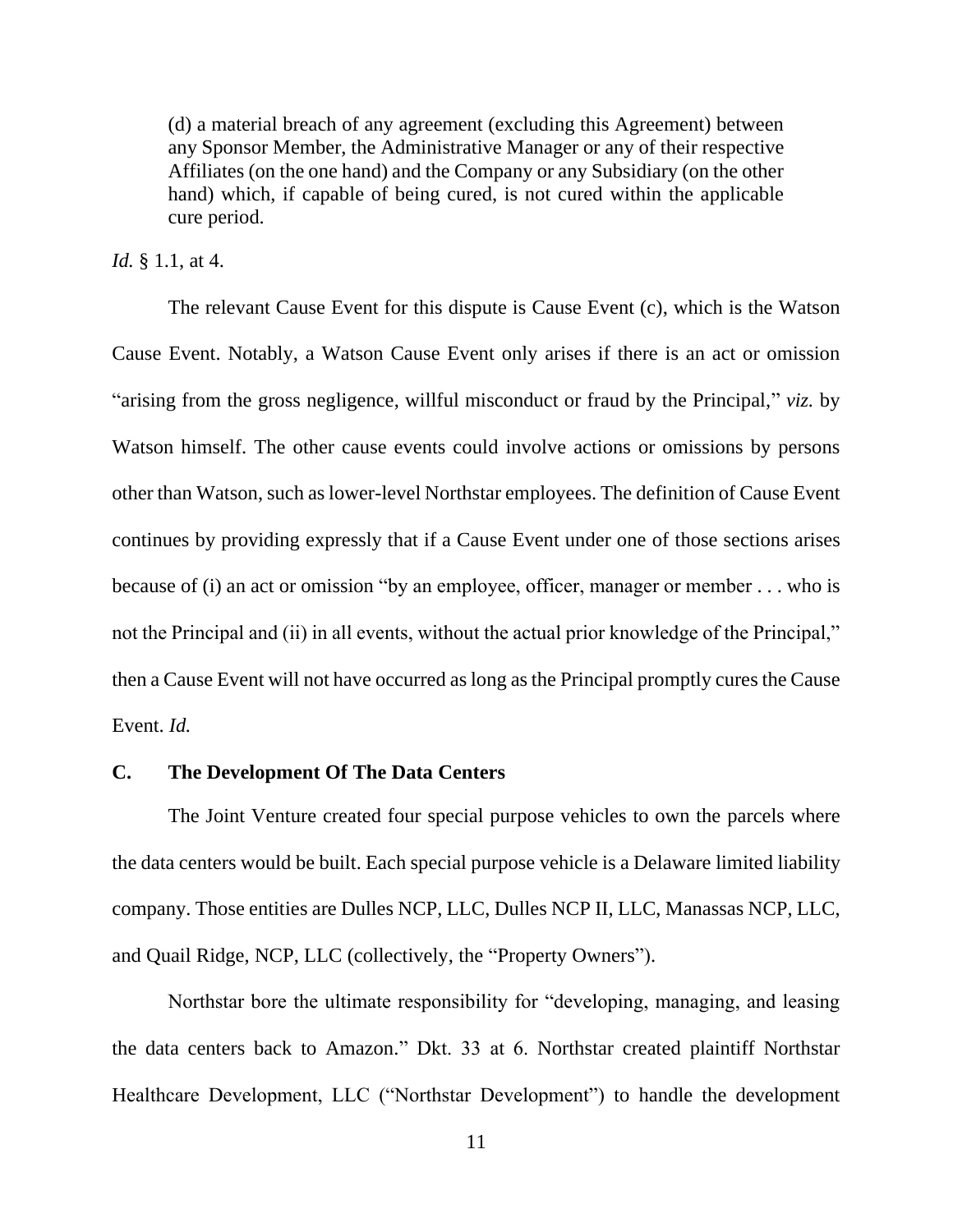function. Northstar Development entered into a development agreement with each of the Property Owners (collectively, the "Development Agreements"). Under each Development Agreement, the Property Owner agreed to pay Northstar Development a termination fee equal to "the difference between the Minimum Development Fee and the actual amount of the Development Fee which had previously been paid," subject to certain conditions precedent (the "Termination Fee"). *Id.* Ex. C § 13.1(b); *see id.* §§ 8.1(a)–(b).

Northstar created plaintiff Northstar Commercial Partners Management, LLC ("Northstar Property") to handle the property management function. Northstar Property entered into a property management agreement with each of the Property Owners (collectively, the "Property Agreements"). Either party could terminate a Property Agreement "upon thirty (30) days prior written notice to the other party, without cause," and "upon fifteen (15) days prior written notice to the other party, for cause." Dkt. 22 Ex. D §§ 10.2.5–.6. The Property Agreements do not define "cause."

In November 2018, the Joint Venture completed the first data center, known as Dulles I. In March 2019, the Joint Venture completed Dulles II. In June 2019, the Joint Venture completed Manassas I, and in November 2019, the Joint Venture completed Manassas II. The Joint Venture completed a fifth data center in May 2020. After the completion of each data center, Amazon took possession and began paying rent.

In summer 2019, after the completion of only three data centers, IPI Partners offered \$20 million to acquire Northstar's interest in the Joint Venture. As part of its offer, IPI Partners proposed to hire certain key Northstar employees to operate the Joint Venture after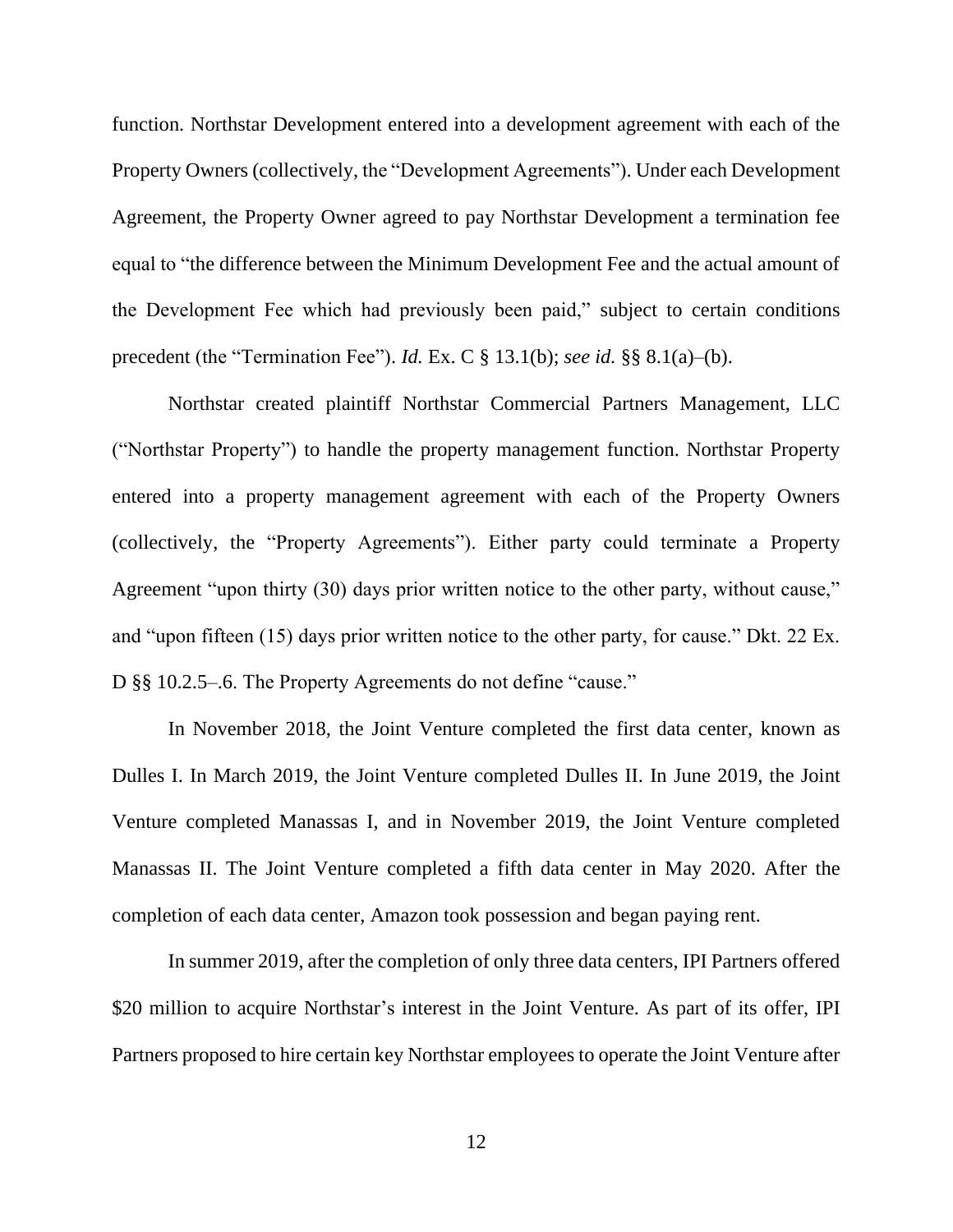acquiring Northstar's interest. Two of those key Northstar employees were Ramstetter and Will Camenson.

Northstar rejected the offer because it believed that the Joint Venture would become more valuable as additional data centers came online. Northstar also regarded the proposal to hire key Northstar employees as unacceptable.

Northstar now believes Ramstetter and Camenson colluded with IPI Partners to eliminate Northstar from the Joint Venture. In September 2019, Watson fired Ramstetter and Camenson.

### **D. Northstar Employees Raise Concerns About The Villanova Trust.**

In January 2020, Northstar's then-Chief Operating Officer, Timothy Lorman, flew to IPI Partners' headquarters in Chicago to discuss his concerns about Northstar's payments to the Villanova Trust. Lorman presented the payments as evidence of bad faith conduct by Northstar and suggested that Northstar won the initial Amazon opportunity illegitimately based on kickbacks that would benefit Casey and others.

The Amended Complaint alleges that Lorman knew at all times that Northstar paid referral fees to Christian, including for the Amazon introduction, and that the Amazonrelated payments went through the Villanova Trust. The Amended Complaint takes offense that Lorman did not tell Watson or Northstar about his concerns before discussing them with IPI Partners.

After meeting with Lorman, IPI Partners discussed the issue with Amazon. Gilpin, a Vice President at IPI Partners, initiated the discussions. It turned out that two months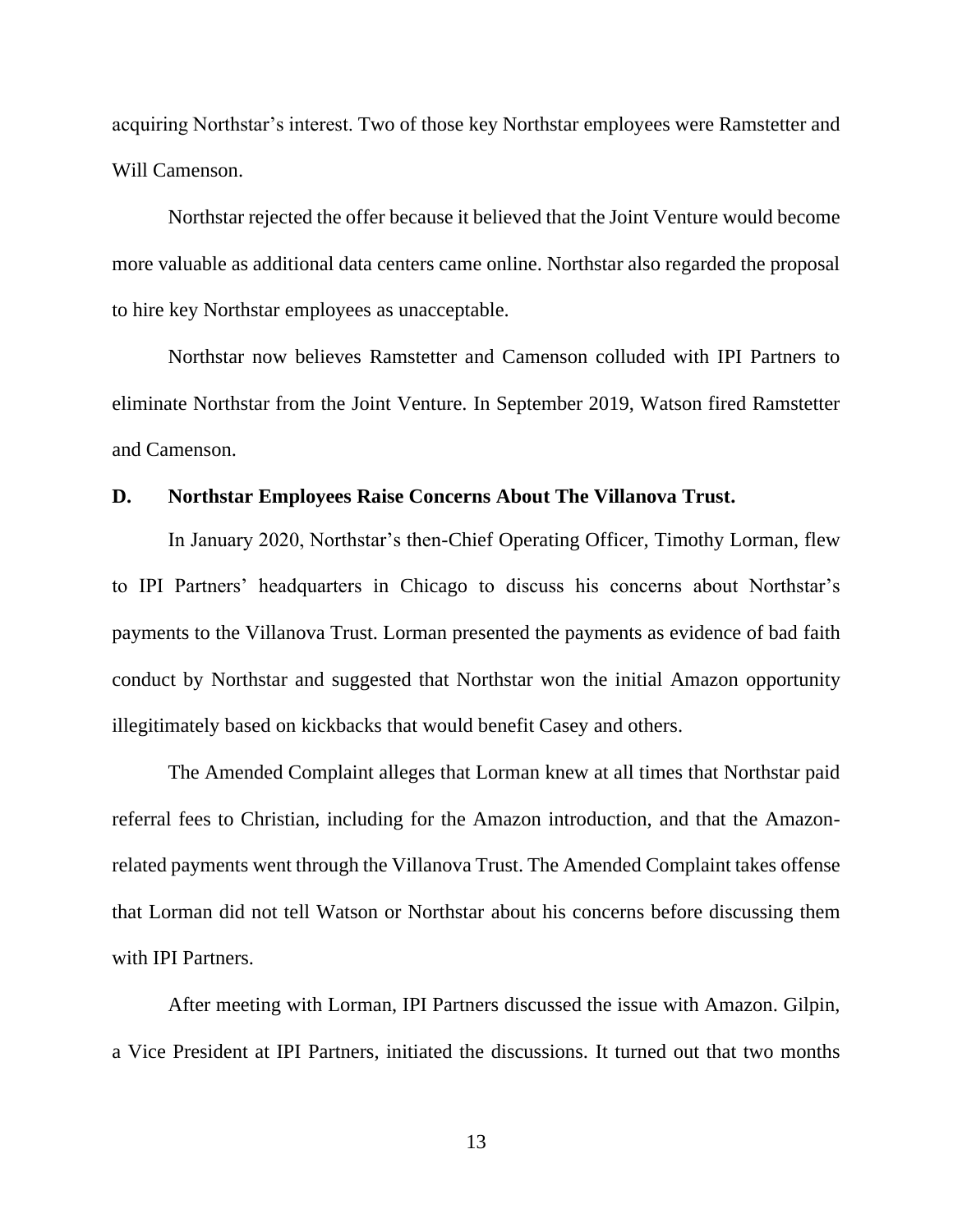before Lorman contacted IPI Partners, a different Northstar employee had emailed Jeff Bezos, then Chief Executive Officer of Amazon, and raised similar concerns.

Northstar contends that through these discussions, IPI Partners and Amazon conspired against Northstar. The Amended Complaint alleges that IPI Partners renegotiated the Joint Venture's lease agreements for the data centers so that Amazon would support IPI Partners in taking control of the Joint Venture. The Amended Complaint further alleges that IPI Partners and Amazon decided to work together to secure a criminal investigation into Northstar and Watson so that IPI Partners could use the criminal investigation as a pretext to take control of the Joint Venture.

The Amended Complaint alleges that IPI Partners had a financial motive to seize control of the Joint Venture. According to Northstar, IPI Partners had demonstrated that it wanted to acquire Northstar's interest by offering to buy it for \$20 million. By terminating Northstar for cause, IPI Partners stood to gain approximately \$70 million by cutting off Northstar's rights to the Service Fees and the GP Promote. The Amended Complaint alleges that A'Hearn and Gilpin stood to benefit personally from that windfall.

### **E. IPI Partners Declares A Watson Cause Event.**

On April 2, 2020, FBI agents executed a search warrant at Watson's Colorado home and asked him about Northstar's payments to the Villanova Trust. The FBI agents indicated that Watson could expect a criminal indictment in the near future. As of the date of the motion to dismiss hearing, more than two years later, Watson had not been indicted.

Immediately after the execution of the search warrant, Watson received notices from IPI Partners that removed Watson, Northstar Manager, and Northstar Member from their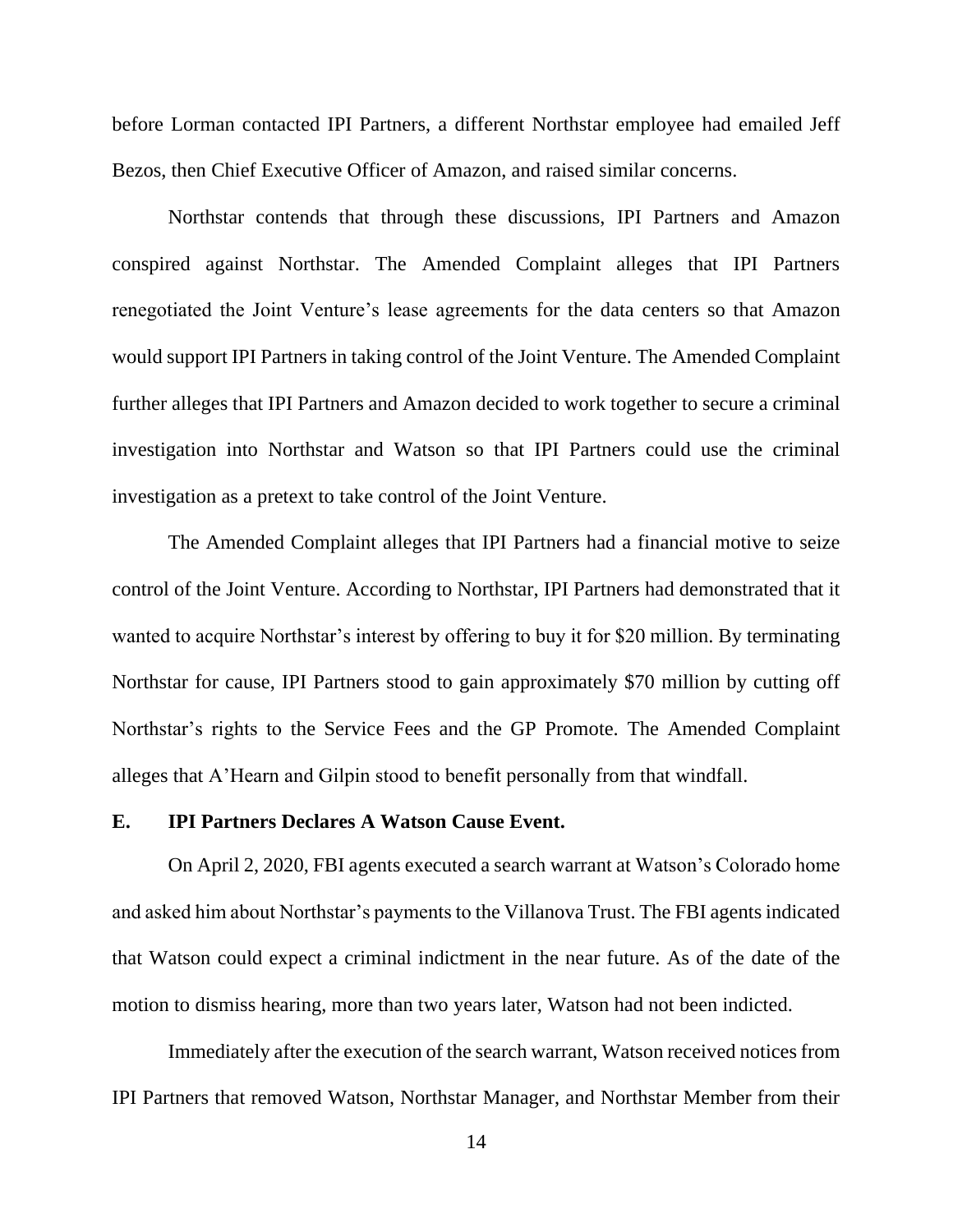positions with the Joint Venture. Watson also received notices terminating the Property Agreements and Development Agreements.

The letters from IPI Partners stated that the removals and terminations were for cause. The letters asserted that IPI Holdings had "identified conduct of [Northstar Manager] and the Principal [Watson] constituting gross negligence, willful misconduct, and/or fraud, which have resulted in, and continue to result in, material damages to the [Joint Venture] and its Subsidiaries, including the Principal's causing of the gross negligence, willful misconduct, and/or fraud of [Northstar Manager]." Dkt. 25 Ex. 2. The letter identified the "material damages" as including, but not being limited to, damages to the Joint Venture's relationship with Amazon. *Id.* IPI Partners thus declared and acted based on a Watson Cause Event.

The letters that terminated the Development and Property Agreements also asserted that the terminations were "for cause." The letter terminating Northstar Property claimed that the terminations were because Northstar Property had "engaged in activities that constitute cause to terminate" the agreements. Dkt. 22 Ex. E. The letters terminating Northstar Development claimed that the terminations were because Northstar Development had "engaged in activities that constitute fraud, gross negligence and intentional misconduct." *Id.* Ex. G. Both groups of letters cited "credible information that raised substantive concerns about self-dealing and fraud" by Northstar and its affiliates. *Id.* Exs. E, G.

Amazon subsequently filed the Amazon Litigation against thirteen parties, including Watson and Northstar, in the United States District Court for the Eastern District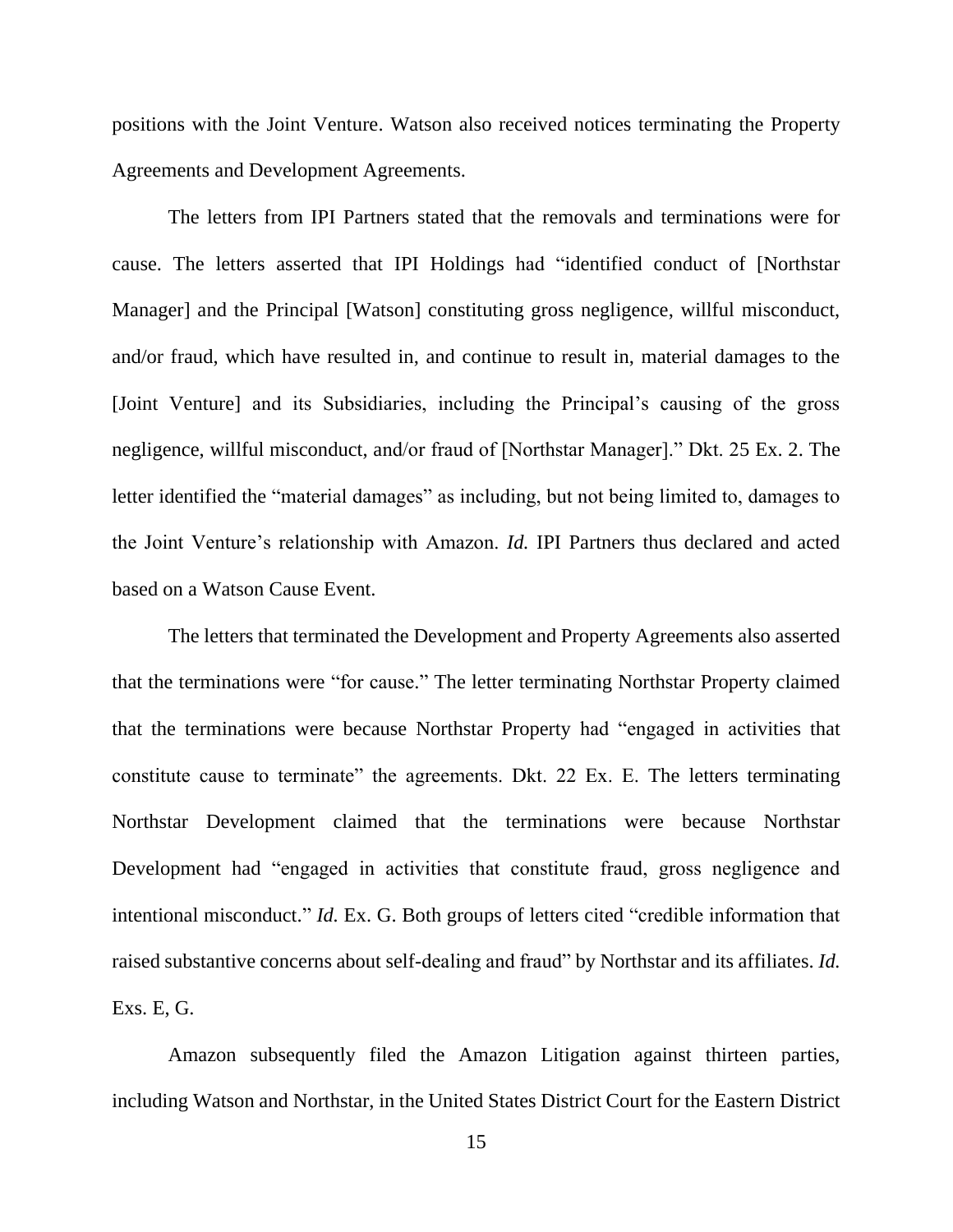of Virginia. *See Amazon.com, Inc. v. WDC Hldgs. LLC*, No. 1:20-cv-00484 (E.D. Va.). By order dated June 5, 2020, the district court granted Amazon's motion for a preliminary injunction. *See Amazon.com, Inc. v. WDC Hldgs. LLC*, 2020 WL 4720086 (E.D. Va. June 5, 2020), *aff'd*, 2021 WL 3878403 (4th Cir. Aug. 31, 2021) (per curiam). In its decision granting the preliminary injunction, the district court found that there was "good cause to believe that" Watson, Northstar, and Northstar affiliates had "participated in a fraudulent kickback scheme relating to certain real property lease transactions." *Id.* at \*1. The district court required Watson and Northstar to post funds totaling \$21,250,000.00, representing sums that they allegedly received improperly. *Id.* at \*2. On appeal, the United States Court of Appeals for the Fourth Circuit affirmed the district court's ruling. *See WDC Hldgs.*, 2021 WL 3878403.

#### **F. This Litigation**

On December 2, 2020, the plaintiffs filed this litigation, in which they challenged their removals and terminations. Emphasizing that the letters from IPI Partners arrived just after the FBI executed the search warrant at Watson's home, the plaintiffs infer that IPI Partners had advance notice of the execution of the search warrant and timed its letters to coincide with that event. They assert that IPI Partners used the investigation "as a pretext to terminate Northstar from the Joint Venture." Am. Compl. ¶ 77.

After the defendants moved to dismiss the original complaint, the plaintiffs filed the currently operative Amended Complaint. It asserts claims for (i) breach of the LLC Agreement; (ii) conversion; (iii) breach of the Property Agreements; (iv) breach of the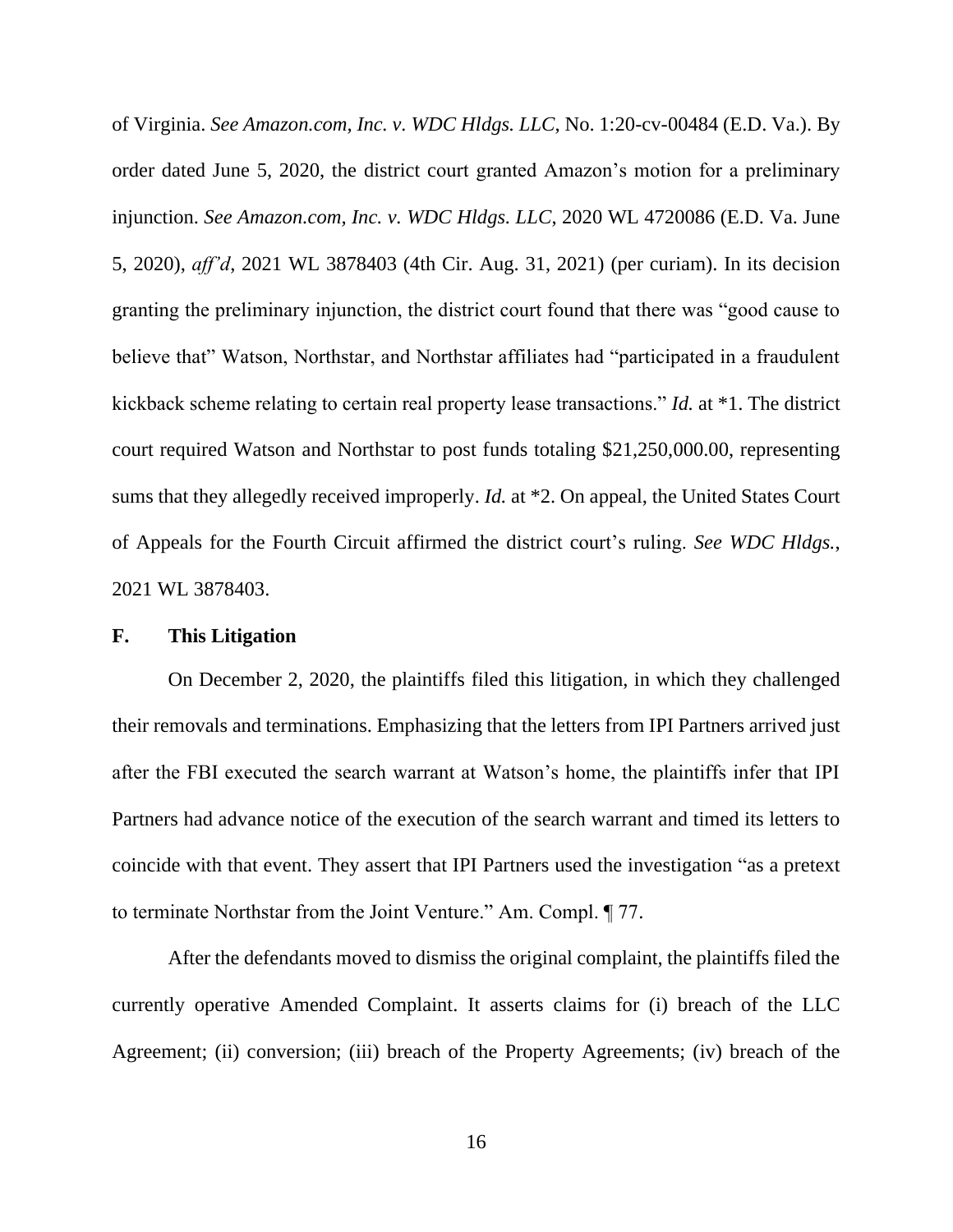Development Agreements; and (v) civil conspiracy. The defendants again moved to dismiss.

At the hearing on the defendants' motion to dismiss, both sides provided updates on the Amazon Litigation, which is currently in discovery. IPI Partners is not a party to the Amazon Litigation, but it is participating in the discovery process. Both sides cited developments in the Amazon Litigation which they claimed supported their respective positions on the motion to dismiss.

There is also related litigation in this court brought by Northstar Member against the Joint Venture, IPI Holdings, A'Hearn and Gilpin. In that litigation, Northstar Member represents that its investors other than Watson have assumed control of the entity and do not challenge Northstar Member's removal from the Joint Venture. Instead, they assert that the defendants acted improperly and in bad faith when valuing Northstar Member's membership interest as part of a buyout that followed the removal of Northstar Member. *Sterling NCP FF, LLC v. NSIPI Data Ctr. Venture, LLC*, C.A. No. 2021-0059-JTL, Dkt. 19 ¶¶ 80–96 (Nov. 24, 2021). In January 2022, the defendants moved to dismiss Northstar Member's complaint for failure to state a claim on which relief can be granted, or in the alternative to stay proceedings.

#### **II. LEGAL ANALYSIS**

The defendants contend that the Amended Complaint fails to state a claim on which relief can be granted, warranting dismissal under Court of Chancery Rule 12(b)(6). When considering such a motion,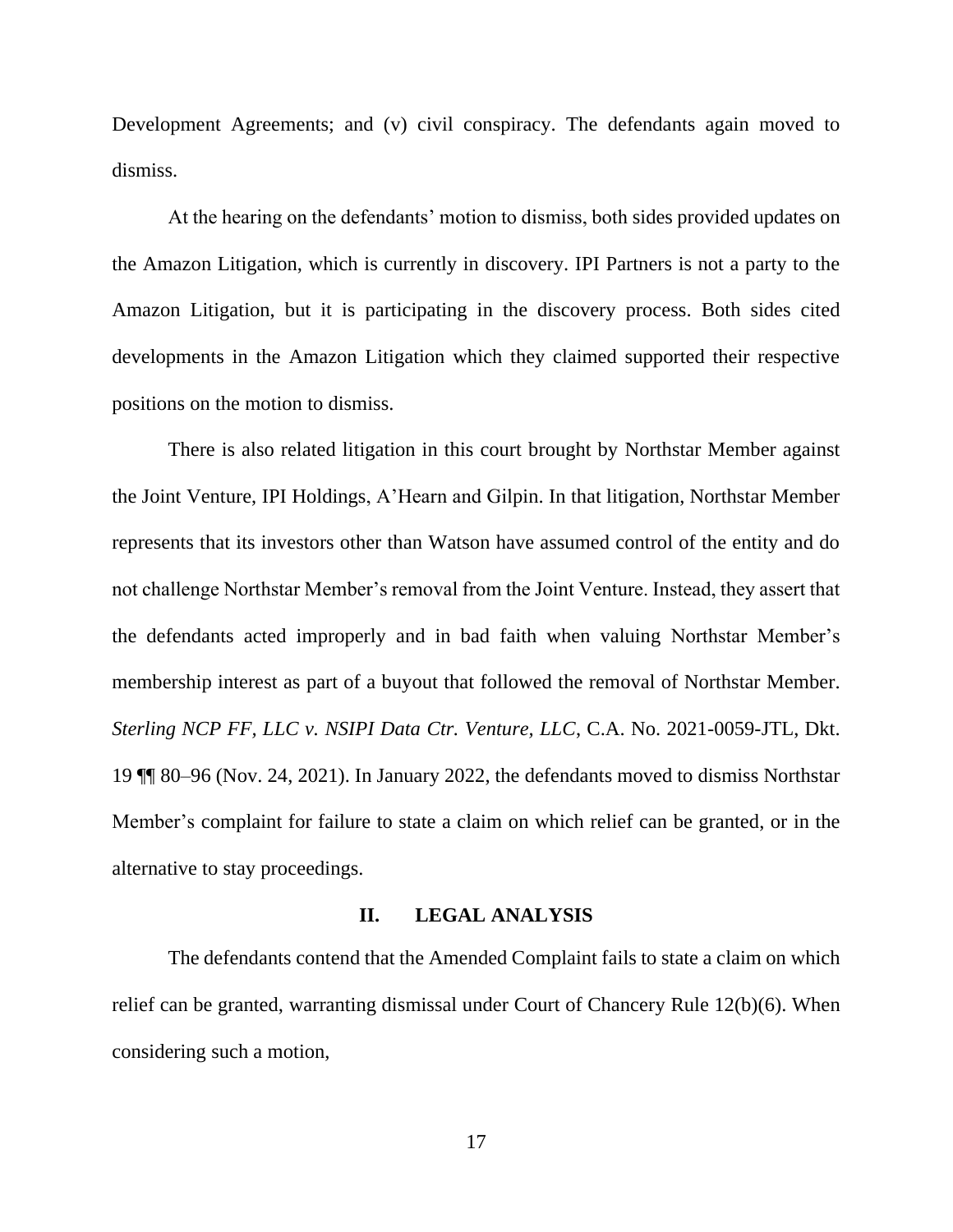a trial court should accept all well-pleaded factual allegations in the [c]omplaint as true, accept even vague allegations in the [c]omplaint as "well-pleaded" if they provide the defendant notice of the claim, draw all reasonable inferences in favor of the plaintiff, and deny the motion unless the plaintiff could not recover under any reasonably conceivable set of circumstances susceptible of proof.

*Cent. Mortg. Co. v. Morgan Stanley Mortg. Cap. Hldgs. LLC*, 27 A.3d 531, 536 (Del.

2011).

"The reasonable conceivability standard asks whether there is a possibility of recovery." *Garfield v. BlackRock Mortg. Ventures, LLC*, 2019 WL 7168004, at \*7 (Del. Ch. Dec. 20, 2019). The Delaware Supreme Court has compared Delaware's "conceivability" standard to the federal "plausibility" standard and explained that conceivability is "more akin to 'possibility,' while the federal 'plausibility' standard falls somewhere beyond mere possibility but short of probability." *Cent. Mortg.*, 27 A.3d at 537 n.13. The "'plausibility' pleading standard is higher than [Delaware's] governing 'conceivability' standard." *Id.* at 537. The federal "plausibility" standard also "invites judges to determine whether a complaint states a plausible claim for relief and draw on judicial experience and common sense." *Id.* (cleaned up). Until the Delaware Supreme Court "decides otherwise or a change is duly effected through the Civil Rules process, the governing pleading standard in Delaware to survive a motion to dismiss is reasonable 'conceivability.'" *Id.*

Although this standard favors the plaintiff, "a trial court is required to accept only those reasonable inferences that logically flow from the face of the complaint and is not required to accept every strained interpretation of the allegations proposed by the plaintiff."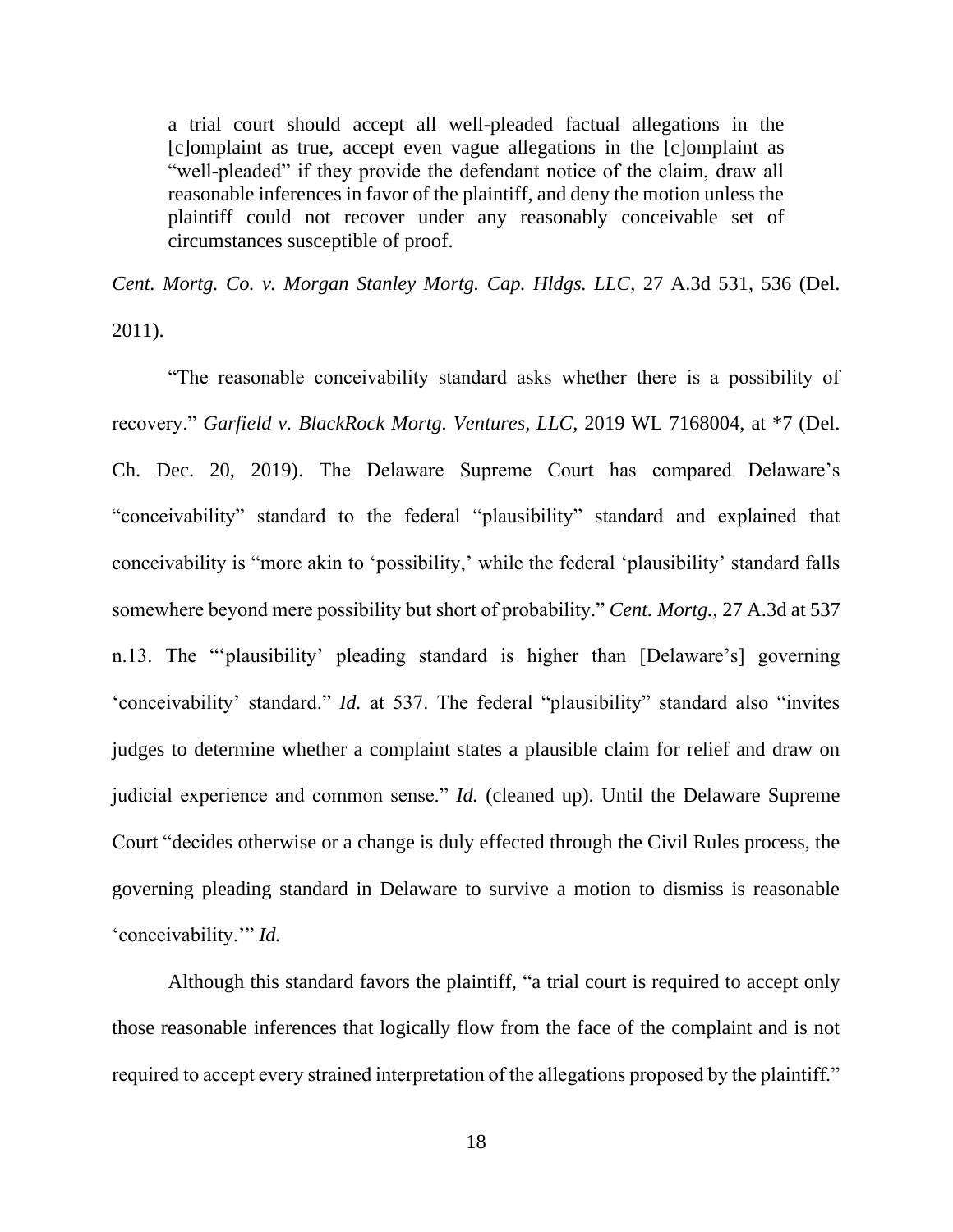*Feldman v. AS Roma SPV GP, LLC*, 2021 WL 3087042, at \*5 (Del. Ch. July 22, 2021) (cleaned up). This court need not "accept conclusory allegations unsupported by specific facts." *Price v. E.I. du Pont de Nemours & Co.*, 26 A.3d 162, 166 (Del. 2011), *overruled on other grounds by Ramsey v. Ga. S. Univ. Advanced Dev. Ctr.*, 189 A.3d 1255, 1277 (Del. 2018).

#### **A. Count I : Breach Of The LLC Agreement**

In Count I, Northstar Manager asserts that IPI Holdings breached the LLC Agreement by wrongfully terminating Northstar Manager from its role as Administrative Manager, thereby depriving Northstar Manager of its right to receive the GP Promote and Service Fees. In seeking dismissal of this claim, IPI Holdings argues that (i) the Amended Complaint fails to allege a breach of the LLC Agreement; (ii) the Amended Complaint fails to allege satisfaction of applicable conditions precedent; and (iii) even if there was a breach, the LLC Agreement's exculpation provision precludes liability for damages. For reasons explained below, Count I states a non-exculpated claim for breach of contract.

Delaware law governs the LLC Agreement. LLCA § 15.11. To allege a breach of contract, it is enough at the motion to dismiss stage to "simply allege first, the existence of the contract; second, the breach of an obligation imposed by that contract; and third, the resultant damage to the plaintiff." *Garfield v. Allen*, — A.3d —, 2022 WL 1641802, at \*23 (Del. Ch. May 24, 2022) (cleaned up). A complaint need not allege quantifiable (or quantified) damages because the breach of contract is itself an injury that gives rise to a right of action. *Id.* It is thus more accurate to describe the elements of a claim for breach of contract as "(i) a contractual obligation, (ii) a breach of that obligation by the defendant,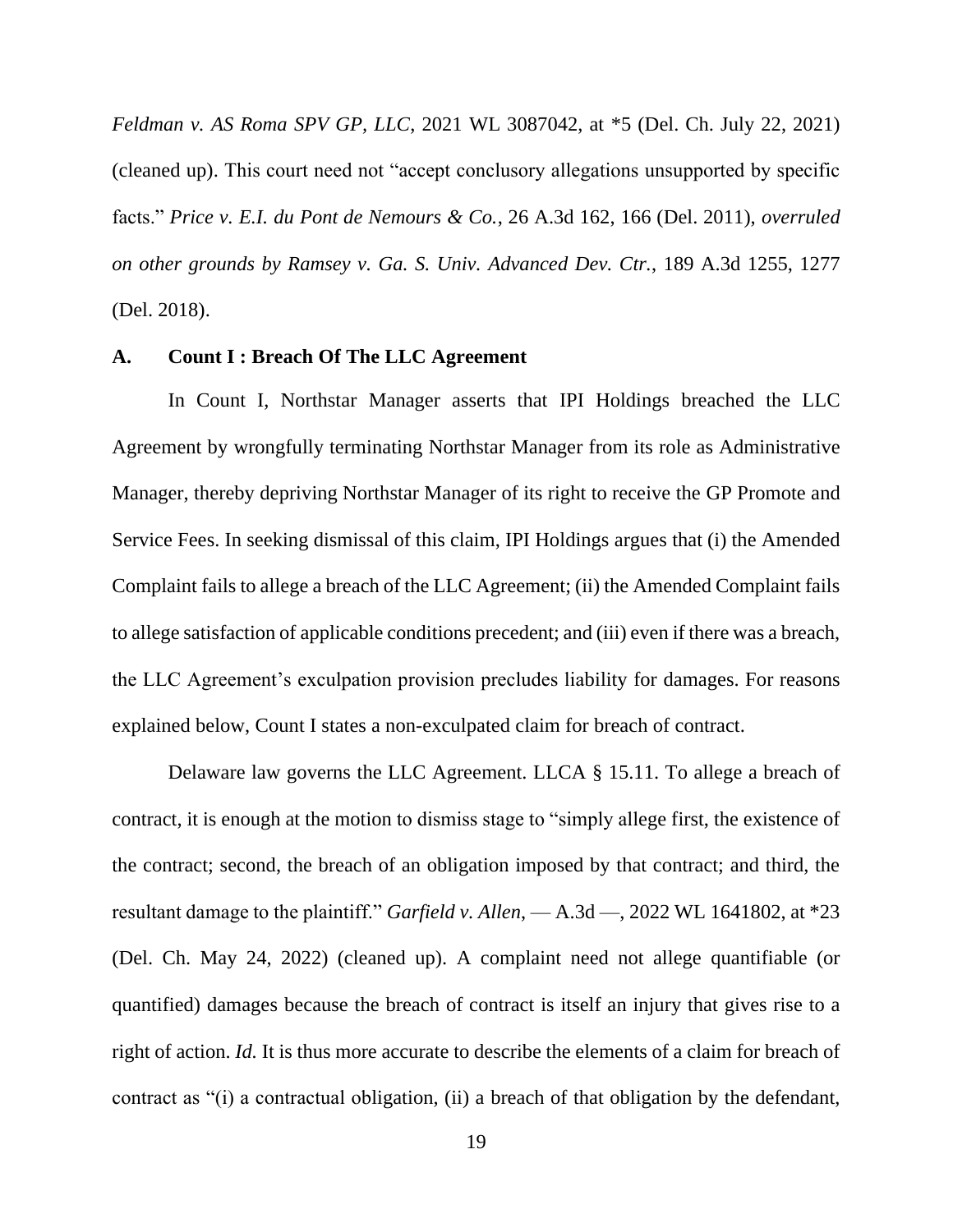and (iii) a causally related injury that warrants a remedy, such as damages or in an appropriate case, specific performance." *AB Stable VIII LLC v. Maps Hotels & Resorts One LLC*, 2020 WL 7024929, at \*47 (Del. Ch. Nov. 30, 2020), *aff'd*, 268 A.3d 198 (Del. 2021).

### **1. It Is Reasonably Conceivable That A Watson Cause Event Had Not Occurred.**

The LLC Agreement empowered a majority of the Board of Managers to "remove[] and replace[] [Northstar Manager] as the Administrative Manager . . . in its sole and absolute discretion by reason of a Cause Event . . . as set forth in Section 8.4(a)(iii)." LLCA § 7.9(f). Section 8.4(a)(iii) provided that "[u]pon a . . . Cause Event, [IPI Holdings] will have the right (but not the obligation), upon delivery of written notice to [Northstar Manager] . . . to . . . immediately remove and replace [Northstar Manager] as Administrative Manager." *Id.* § 8.4(a)(iii). In this case, IPI Holdings only invoked the Watson Cause Event: "an act or omission arising from the gross negligence, willful misconduct or fraud by [Watson], which results in material damages to the Company or a Subsidiary owning an Investment." *Id.* § 1.1, at 4.

Northstar Manager contends that a Watson Cause Event did not occur. Northstar Manager does not dispute that there could have been an illicit kickback scheme. Northstar Manager instead contends that for the kickback scheme to qualify as a Watson Cause Event, it had to arise from gross negligence, willful misconduct, or fraud by Watson personally. If Watson was not personally involved, then the kickback scheme would not qualify as a Watson Cause Event. The scheme still might qualify as a Cause Event under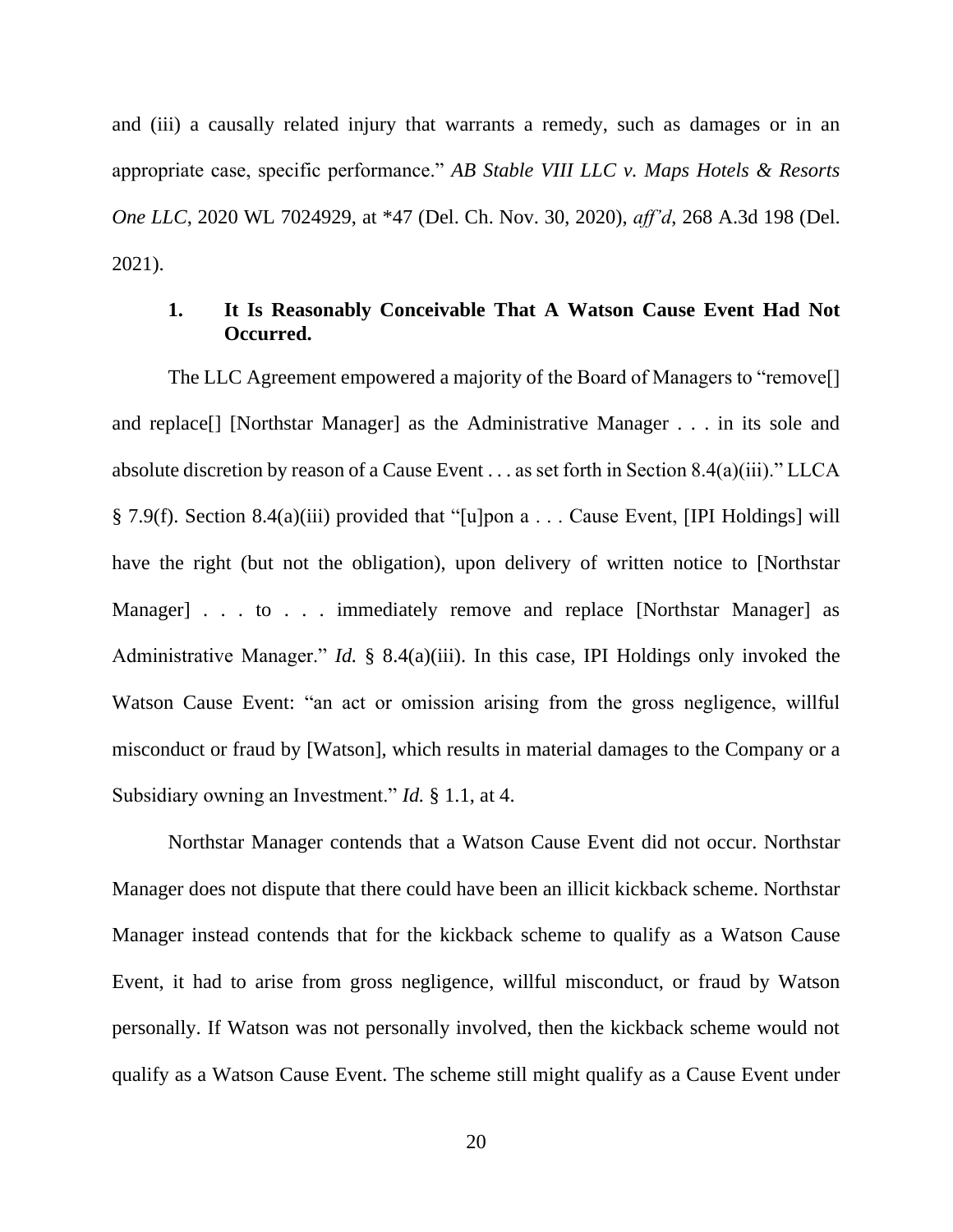one of the other subparts of the definition, but IPI Holdings did not invoke any of the other Cause Events and in those cases, Northstar had the right to cure.

Northstar Manager alleges that Watson did not engage in or know of the kickback scheme. The Amended Complaint asserts that Watson sought assurances from Christian that there was not any type of kickback scheme, received those assurances, and relied on them.

At the pleading stage, Northstar is entitled to the inference that Watson was not personally involved in the kickback scheme. Crediting the allegations of the Amended Complaint, it is reasonably conceivable that a Watson Cause Event did not occur.

IPI Partners disagrees and contends that the *only* reasonable inference is that Watson was involved in the kickback scheme and that a Watson Cause Event did occur. IPI Partners is correct that the pled facts support a reasonable inference that a kickback scheme existed. The pled facts even support a reasonable inference that Watson could have been involved. The pled facts do not compel the conclusion that Watson was involved. The pled facts support an inference that Watson could have been duped.

At the pleading stage, the plaintiff gets the benefit of a favorable inference. Accordingly, it is reasonably conceivable that a Watson Cause Event did not occur.

#### **2. The Role Of The Exculpation Provision**

Seemingly anticipating that the allegations of the Amended Complaint support a reasonable inference that Watson was not personally involved in the kickback scheme, the defendants seek the protection of the exculpatory provision in the LLC Agreement. That provision states:

21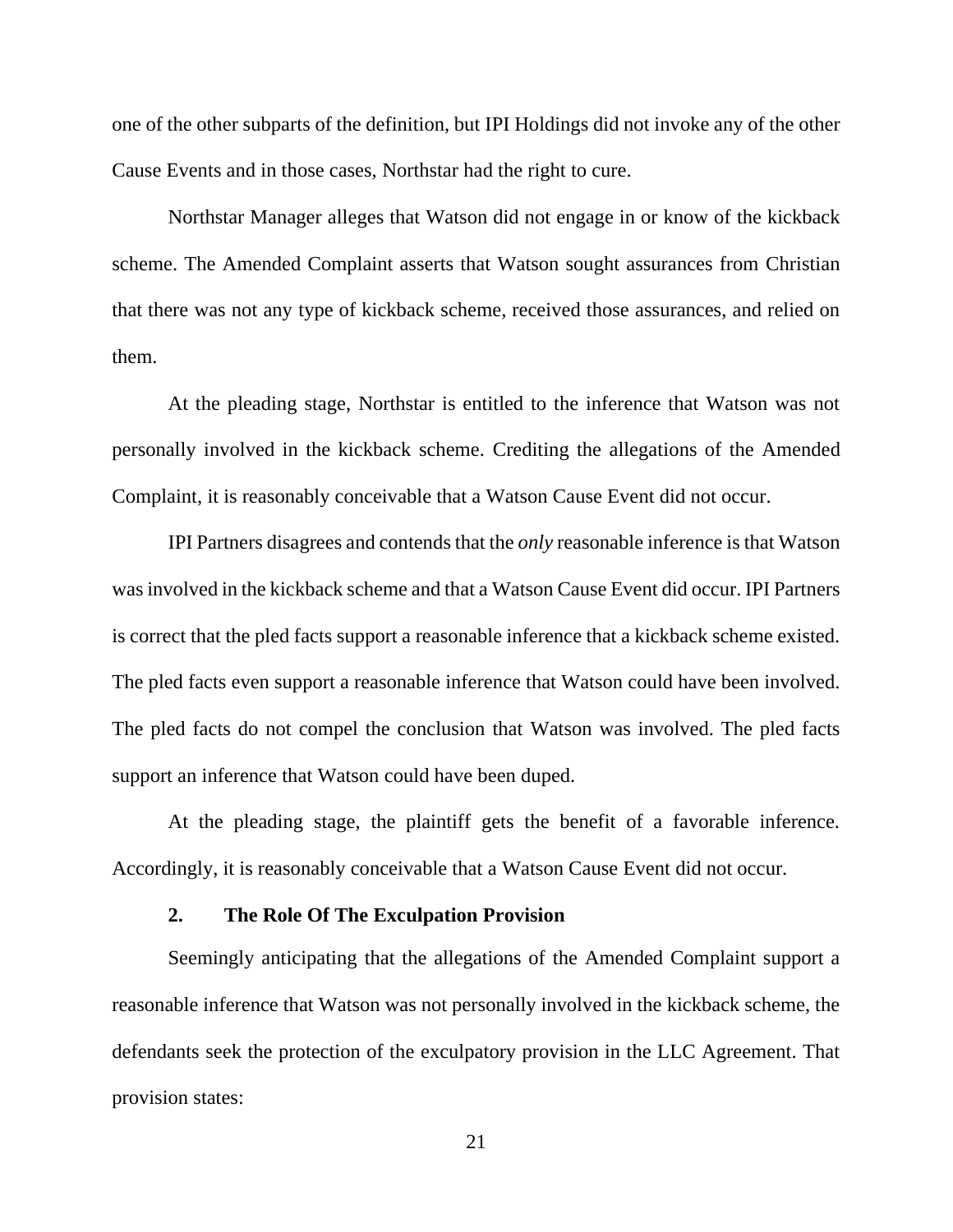No Covered Person, nor any member, manager, partner, officer, director, trustee, shareholder, or beneficiary of such Covered Person, in such capacity, will be liable to the Company or any other Covered Person for any loss, damage, or claim incurred by reason of any action taken or omitted to be taken by such Covered Person, except that each applicable Member will be liable to the Company and its other non-affiliated Members for its gross negligence, fraud or willful misconduct by its related or affiliated Covered Person.

*Id.* § 11.1(a) (the "Exculpation Provision"). The phrasing of the Exculpation Provision is clumsy, but the thrust is that a Covered Person only will be liable in damages if the challenged act arose from the Covered Person's gross negligence, fraud or willful misconduct.

Relying on the Exculpation Provision, the defendants argue that Northstar Manager cannot state a claim for breach of the LLC Agreement simply by alleging that IPI Holdings terminated Northstar Manager based on a Watson Cause Event that never existed. The defendants assert that the Amended Complaint must support a reasonable inference that IPI Holdings acted on the basis of gross negligence, fraud, or willful misconduct.

This court has previously defined willful misconduct as "intentional wrongdoing, not mere negligence, gross negligence or recklessness." *Dieckman v. Regency GP LP*, 2021 WL 537325, at \*36 (Del. Ch. Feb. 15, 2021), *aff'd*, 264 A.3d 641 (Del. 2021) (TABLE); *see Bandera Master Fund LP v. Boardwalk Pipeline P'rs, LP*, 2021 WL 5267734, at \*79 (Del. Ch. Nov. 12, 2021) ("The concept of misconduct involves unlawful, dishonest, or improper behavior . . . ." (cleaned up)). Determining whether an actor engaged in willful misconduct requires discerning the actor's subjective intent. *Dieckman*, 2021 WL 537325, at \*36 (stating that to determine whether an individual engaged in willful misconduct turns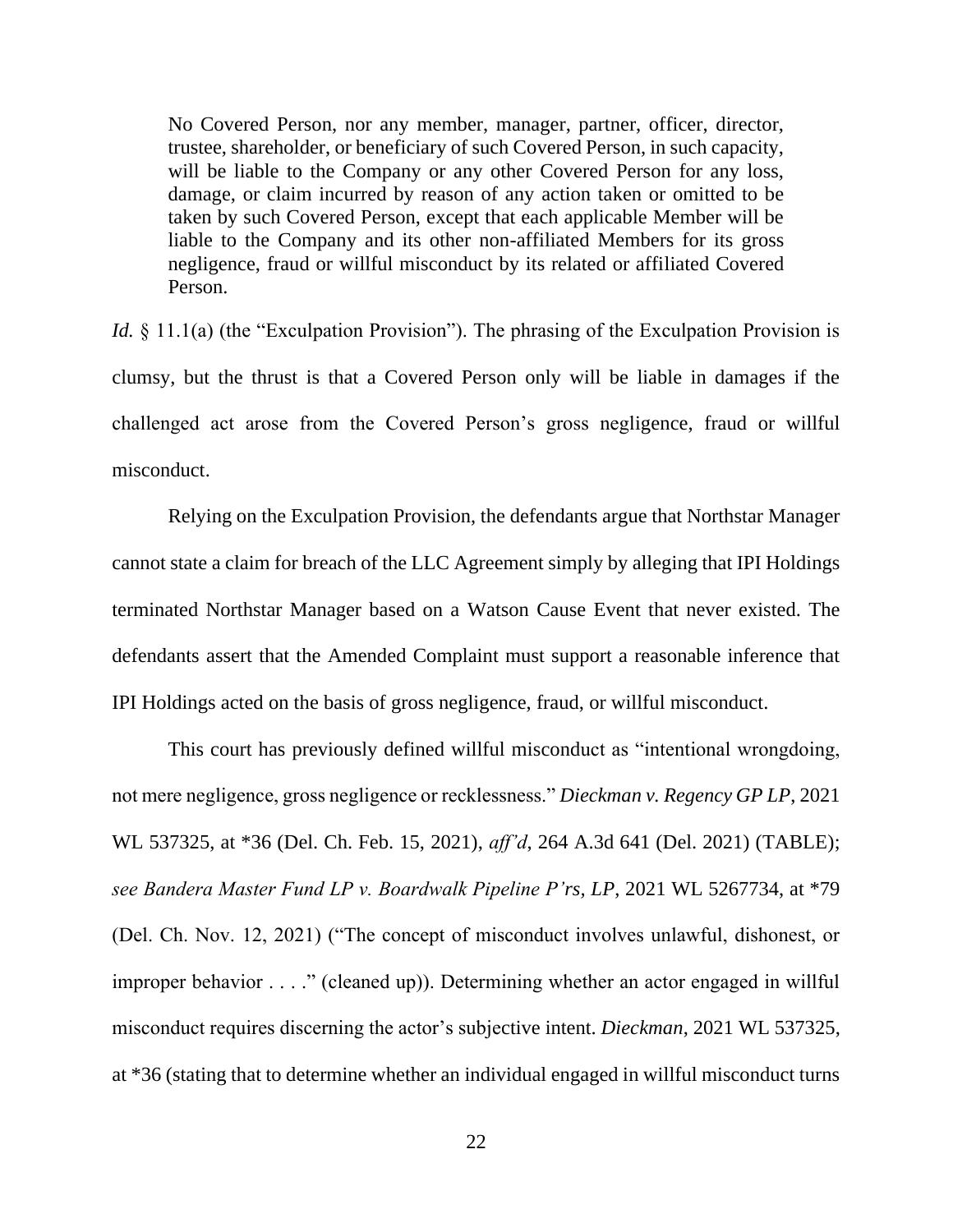on the "state of mind" of the actor). "At the pleading stage, the trial court must draw reasonably conceivable inferences in favor of the plaintiff based on what the allegations of the complaint suggest, recognizing that it may be virtually impossible for a plaintiff to sufficiently and adequately describe the defendant's state of mind at the pleading stage." *Voigt v. Metcalf*, 2020 WL 614999, at \*26 (Del. Ch. Feb. 10, 2020) (cleaned up).

It is reasonably conceivable that IPI Holdings engaged in willful misconduct by terminating Northstar Manager without a sufficient basis to believe that a Watson Cause Event had occurred. Northstar points to the following facts to support an inference that IPI Holdings had a motive to manufacture a basis to terminate Northstar Manager and used the FBI's search of Watson's home as a pretext for removal:

- IPI Partners engaged in discussions with Amazon about future data-center development opportunities without telling Northstar, suggesting that IPI Partners wanted to exclude Northstar. Dkt. 33 at 17 (citing Am. Compl. ¶ 74).
- IPI Partners offered Northstar \$20 million to buy out its interest in the Joint Venture. *Id.* (citing Am. Compl. ¶ 123).
- IPI Partners "leveraged its relationship with . . . Lorman<sup>[]</sup> to gain access to information about Northstar's business relationship with Christian Kirschner and [the] Villanova [Trust]." *Id.* (citing Am. Compl. ¶[9, 10).
- IPI Partners did not contact Northstar after Lorman raised concerns about the Villanova Trust. *Id.* (citing Am. Compl. ¶ 11). Northstar maintains that if IPI Partners had asked, then "Watson would have told IPI [Partners] about the arrangement. It was no secret." *Id.* at 18.
- After hearing Lorman's concerns, IPI Partners renegotiated the leases for the data centers with Amazon. By doing so, IPI Partners secured Amazon's support for its takeover of the Joint Venture. IPI Partners also manufactured a basis for claiming that the Joint Venture was harmed. *Id.* (citing Am. Compl. ¶ 12).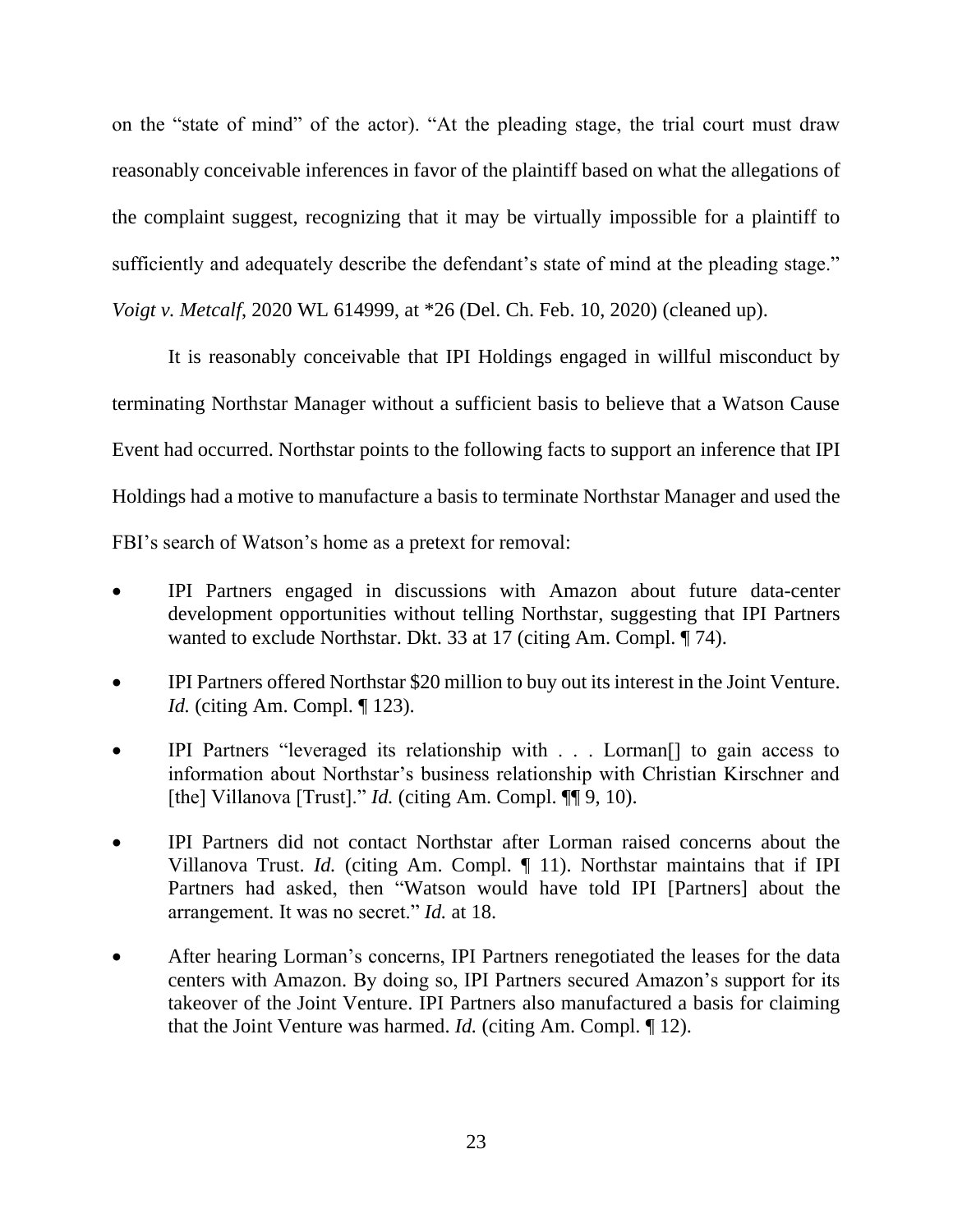- Still without contacting Northstar to get Watson's side of the story, IPI Partners and Amazon worked together to convince the Department of Justice to investigate Watson. *Id.*
- The same day as the FBI executed the search warrant on Watson's home, Watson received the termination letters from IPI Partners. *Id.* at 19 (citing Am. Compl. ¶¶ 13, 82).
- IPI Partners stood to gain approximately \$70 million by terminating Northstar Manager for cause. *Id.* (citing Am. Compl. 178).

These facts support a reasonable inference that IPI Partners created a pretext to terminate Northstar Manager because it had a financial incentive to do so, not because there was a Watson Cause Event.

In response, IPI Partners argues that the only reasonable inference is that IPI Partners had a good faith basis to believe that Watson was involved in the kickback scheme. IPI Partners stresses that Northstar recognized that there could have been a kickback scheme and that two individuals came forward with similar allegations about a kickback scheme. Those allegations support the existence of a kickback scheme. They do not mean that Watson necessarily was involved.

To take the next step, IPI Partners argues that the fact that the FBI secured a search warrant from a judge to search Watson's home means that it necessarily was reasonable to believe that Watson was involved in the kickback scheme. IPI Partners emphasizes that it waited to terminate Northstar for cause until after the FBI executed the search warrant. *See*  Dkt. 42 at 62. The issuance of a federal search warrant reflects a determination by a federal judge that probable cause exists "that contraband or evidence of a crime will be found in a particular place." *United States v. Whitner*, 219 F.3d 289, 296 (3d Cir. 2000) (cleaned up).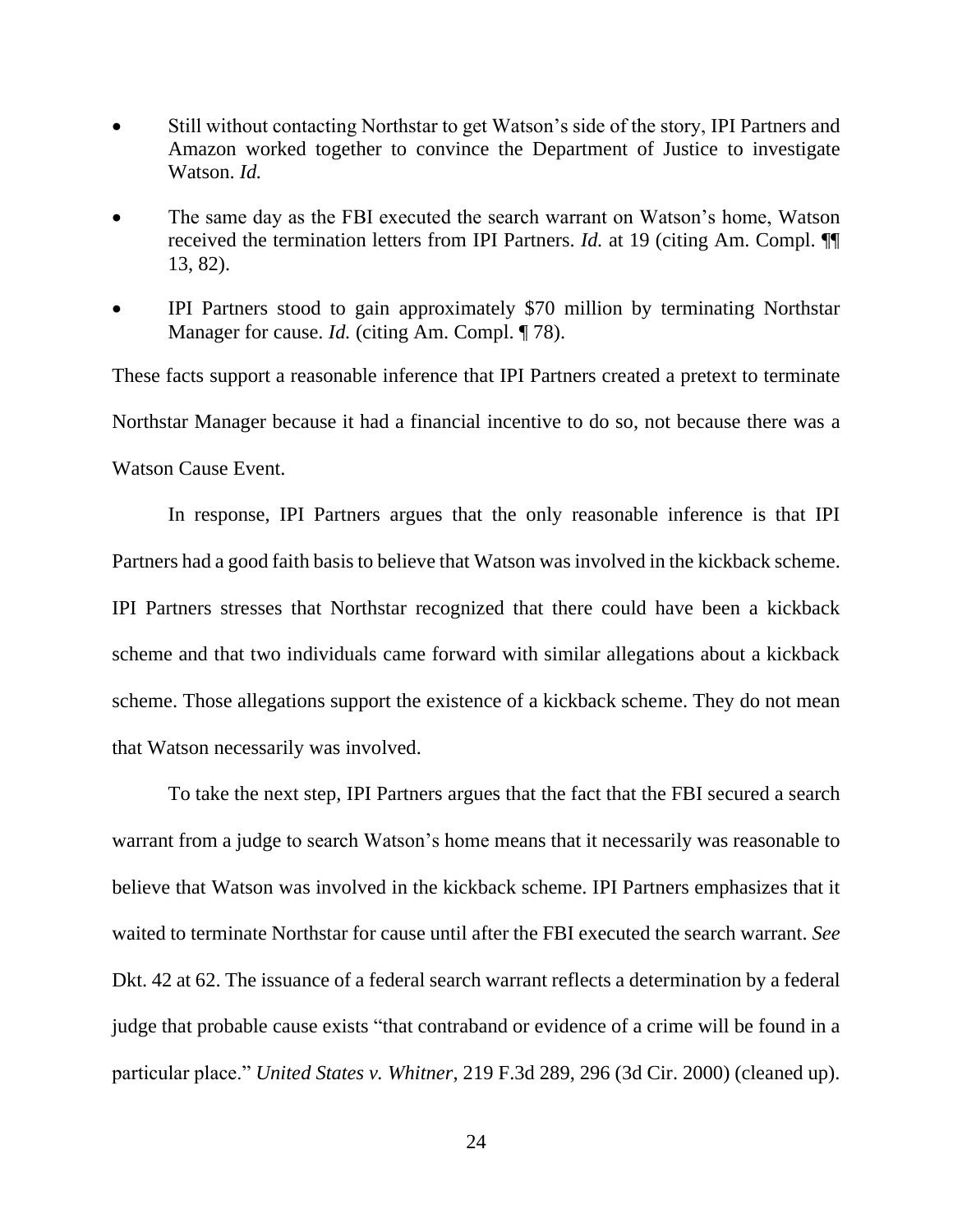The United States Supreme Court has described "probable cause [a]s a fluid concept turning on the assessment of probabilities in particular factual contexts—not readily, or even usefully, reduced to a neat set of legal rules." *Illinois v. Gates*, 462 U.S. 213, 232 (1983).

The issuance of a search warrant does not imply that the owner of the location where the search warrant is executed committed a crime. The fact that a search warrant issued does not mean that Watson was involved in the kickback scheme.

When evaluating the significance of the issuance of a search warrant for purposes of a Watson Cause Event, it is important to recognize that the list of Cause Events specifically includes "such Person's conviction of or plea of guilty or no contest to (i) a felony, or (ii) any crime involving fraud, material misrepresentation, material misappropriation of funds, or embezzlement." LLCA § 1.1, at 4. As this language demonstrates, the drafters of the LLC Agreement knew how to use criminal proceedings as triggers for a Cause Event. They did not identify the issuance of a search warrant as a Cause Event. In particular, they did not do so for purposes of a Watson Cause Event.

The allegations of the complaint support competing inferences. One reasonable inference is that IPI Holdings determined in good faith that the execution of the search warrant provided sufficient proof that Watson had engaged in fraud, gross negligence, or willful misconduct, plus sufficient proof that the Joint Venture was harmed by that conduct, such that IPI Holdings properly determined that a Watson Cause Event had occurred. Another reasonable inference is that IPI Partners was looking for a way to force Northstar out of the Joint Venture and seized upon the execution of the search warrant, even though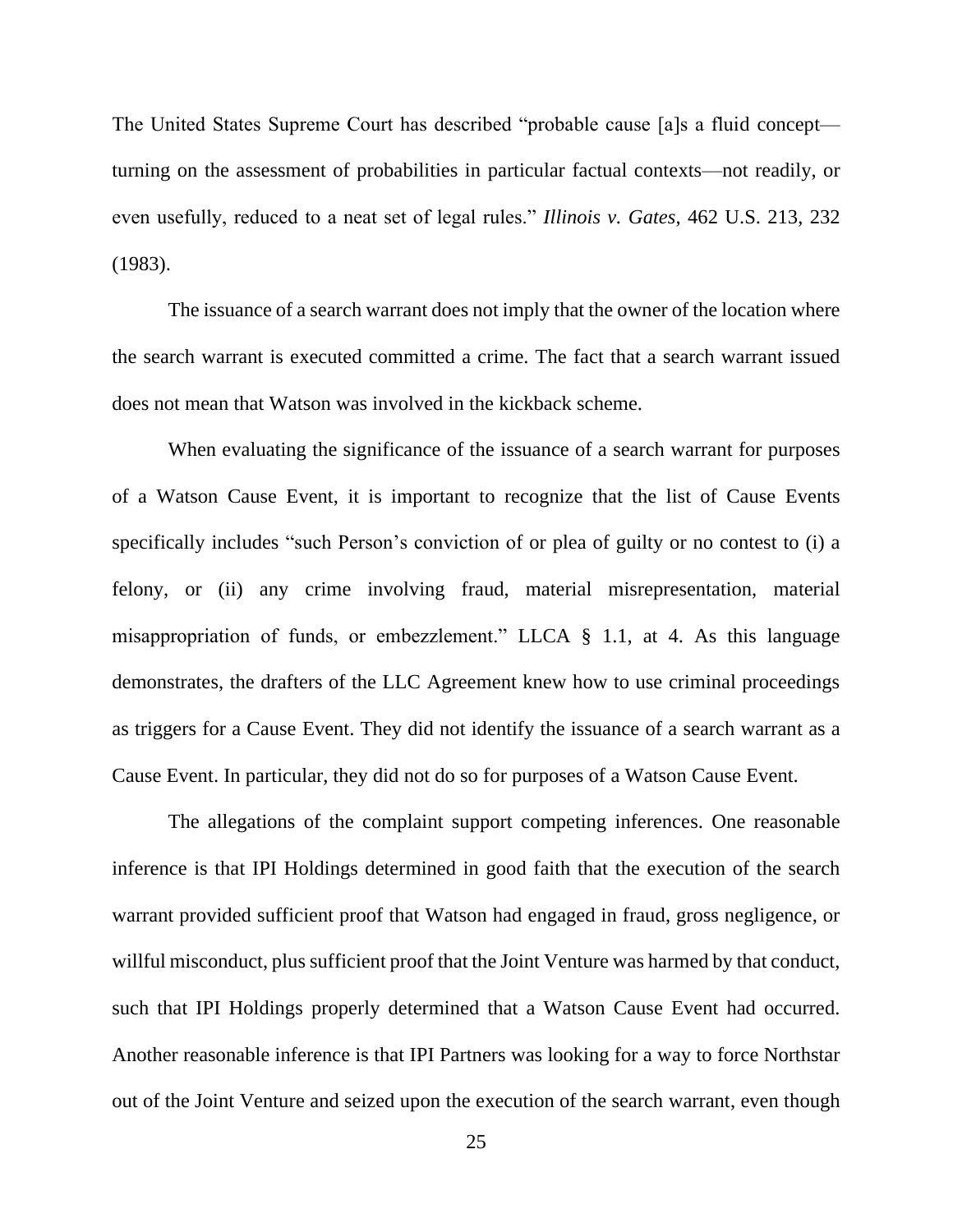that event did not provide a good faith basis to conclude that Watson had engaged in fraud, gross negligence, or willful misconduct, nor that the Joint Venture had suffered material damages.

"At the pleading stage, it is not possible to select between competing inferences." *In re Pilgrim's Pride Corp. Deriv. Litig.*, 2019 WL 1224556, at \*18 (Del. Ch. Mar. 15, 2019). A court cannot choose the inference that seems more likely. Instead, the court must "draw all reasonable inferences in favor of the non-moving party. As a result, there are sometimes reasonable (even, potentially, more likely) inferences that must be passed over at this stage of the proceedings." *In re Trados Inc. S'holder Litig.*, 2009 WL 2225958, at \*7 n.36 (Del. Ch. July 24, 2009). "The plaintiffs receive the benefit of the doubt." *Pilgrim's Pride*, 2019 WL 1224556, at \*18.

It is reasonably conceivable that IPI Holdings knew that it did not have sufficient evidence to determine whether Watson was personally involved in a kickback scheme such that a Watson Cause Event had occurred, yet decided to act regardless so as to seize the economic benefits of the Joint Venture. It is reasonably conceivable that IPI Holdings acted willfully, thereby committing a non-exculpated breach of the LLC Agreement.

### **3. It Is Reasonably Conceivable That Northstar Manager Can Recover The GP Promote And Service Fees.**

IPI Holdings further argues that Northstar Manager cannot state a claim to recover the GP Promote and Service Fees because Northstar Manager failed to satisfy the conditions precedent required to earn those fees. Implicit in IPI Holdings' argument is that IPI Holdings properly terminated Northstar Manager.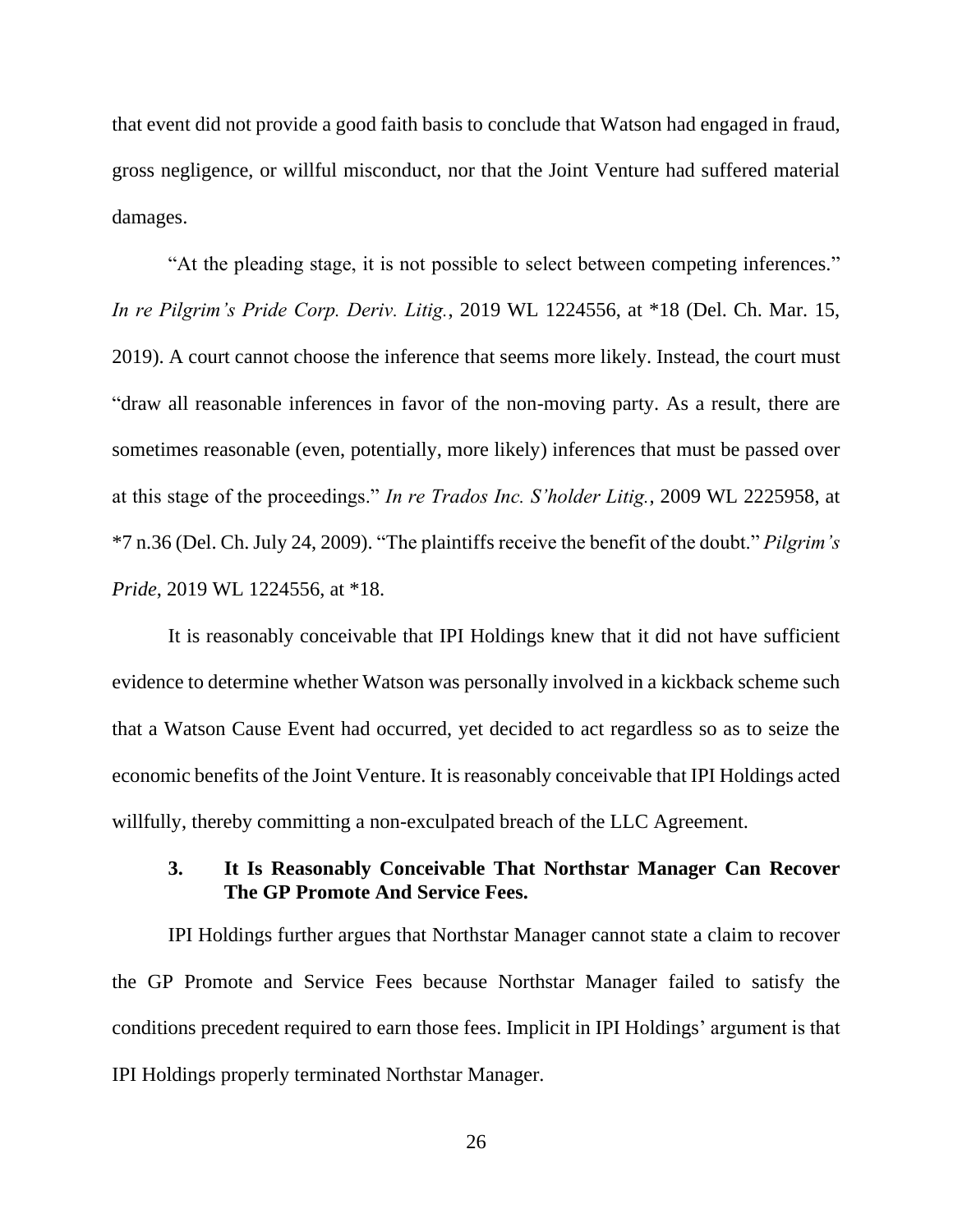IPI Holdings is correct that Northstar Manager cannot receive Service Fees or the GP Promote if Northstar Manager was properly terminated. But if IPI Holdings did not properly terminate Northstar Manager, then IPI Holdings would not have been justified in failing to pay the Service Fees and the GP Promote. As explained above, it is reasonably conceivable that IPI Holdings wrongfully terminated Northstar Manager.

The defendants argue that even if Northstar Manager was terminated improperly, there is still no breach because Northstar Manager's entitlement to the GP Promote and Service Fees depends on "certain monetary thresholds [being] satisfied" and other "conditions precedent." Dkt. 25 at 29. But if IPI Holdings wrongfully terminated Northstar Manager, then IPI Holdings wrongfully prevented Northstar Manager from satisfying the conditions precedent and thus the possibility of earning those amounts. In that setting, principles of contract law like the prevention doctrine and the concept of anticipatory repudiation could come into play to enable Northstar Manager to recover. *See* Restatement (Second) of Contracts § 245 (Am. L. Inst. 1981), Westlaw (database updated May 2022) (discussing the prevention doctrine); *id.* § 250 (discussing the anticipatory repudiation doctrine).

Additionally, the Amended Complaint pleads that as of March 31, 2020—two days before Northstar's termination—IPI Partners owed Northstar \$3.8 million in Service Fees. Am. Compl. *¶* 78. The Amended Complaint asserts that Northstar "had been requesting IPI [Partners] to pay [those fees] for months." *Id.* After being terminated due to a Cause Event, Northstar Manager lost the ability to earn *further* Service Fees. Northstar Manger did not lose its right to receive Service Fees it had already earned. Because the Amended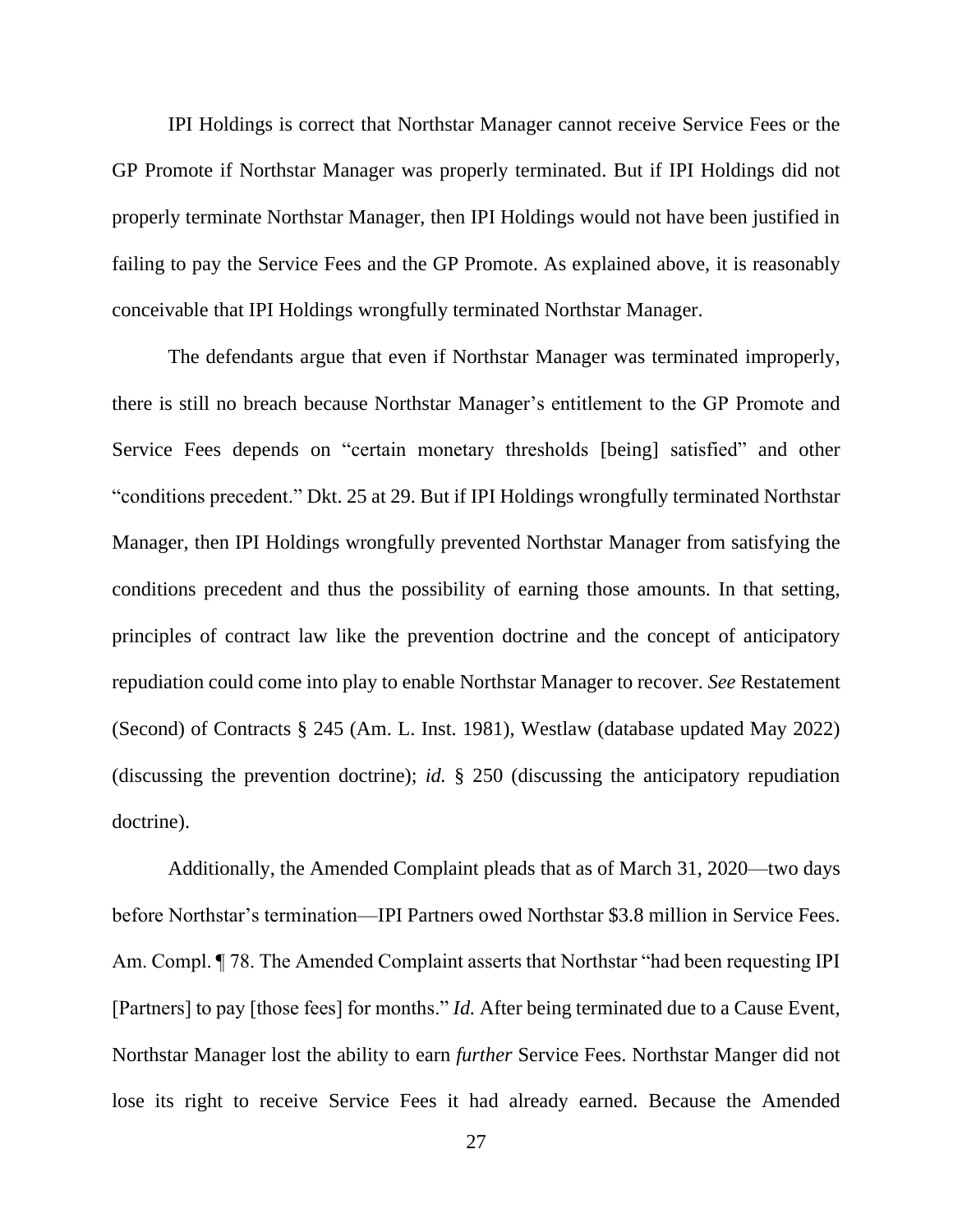Complaint pleads that the \$3.8 million was earned *before* Northstar's termination on April 2, 2020, it is reasonably conceivable that IPI Holdings breached the LLC Agreement by not paying the amounts already due.

#### **B. Count II: Conversion**

In Count II of the Amended Complaint, Northstar and Northstar Manager asserted a claim for conversion against IPI Partners, the Funds, IPI Holdings, A'Hearn, and Gilpin (collectively, the "Tort Defendants"). In their opposition brief, the plaintiffs clarified that this claim was asserted by Northstar Manager, Northstar Property, and Northstar Development (collectively, the "Tort Plaintiffs"). The defendants object to this clarification, but the issue does not affect the outcome.

"Conversion is an act of dominion wrongfully exerted over the property of another, in denial of his right, or inconsistent with it." *Arnold v. Soc'y for Sav. Bancorp, Inc.*, 678 A.2d 533, 536 (Del. 1996) (cleaned up). "Generally, the necessary elements for a conversion under Delaware law are that a plaintiff had a property interest in the converted goods; that the plaintiff had a right to possession of the goods; and that the plaintiff sustained damages." *Goodrich v. E.F. Hutton Gp., Inc.*, 542 A.2d 1200, 1203 (Del. Ch. 1988).

A claim for conversion is a tort claim. "[I]n order to assert a tort claim along with a contract claim, the plaintiff must generally allege that the defendant violated an independent legal duty, apart from the duty imposed by contract." *Kuroda v. SPJS Hldgs., L.L.C.*, 971 A.2d 872, 889 (Del. Ch. 2009). That is because "[w]here . . . the plaintiff's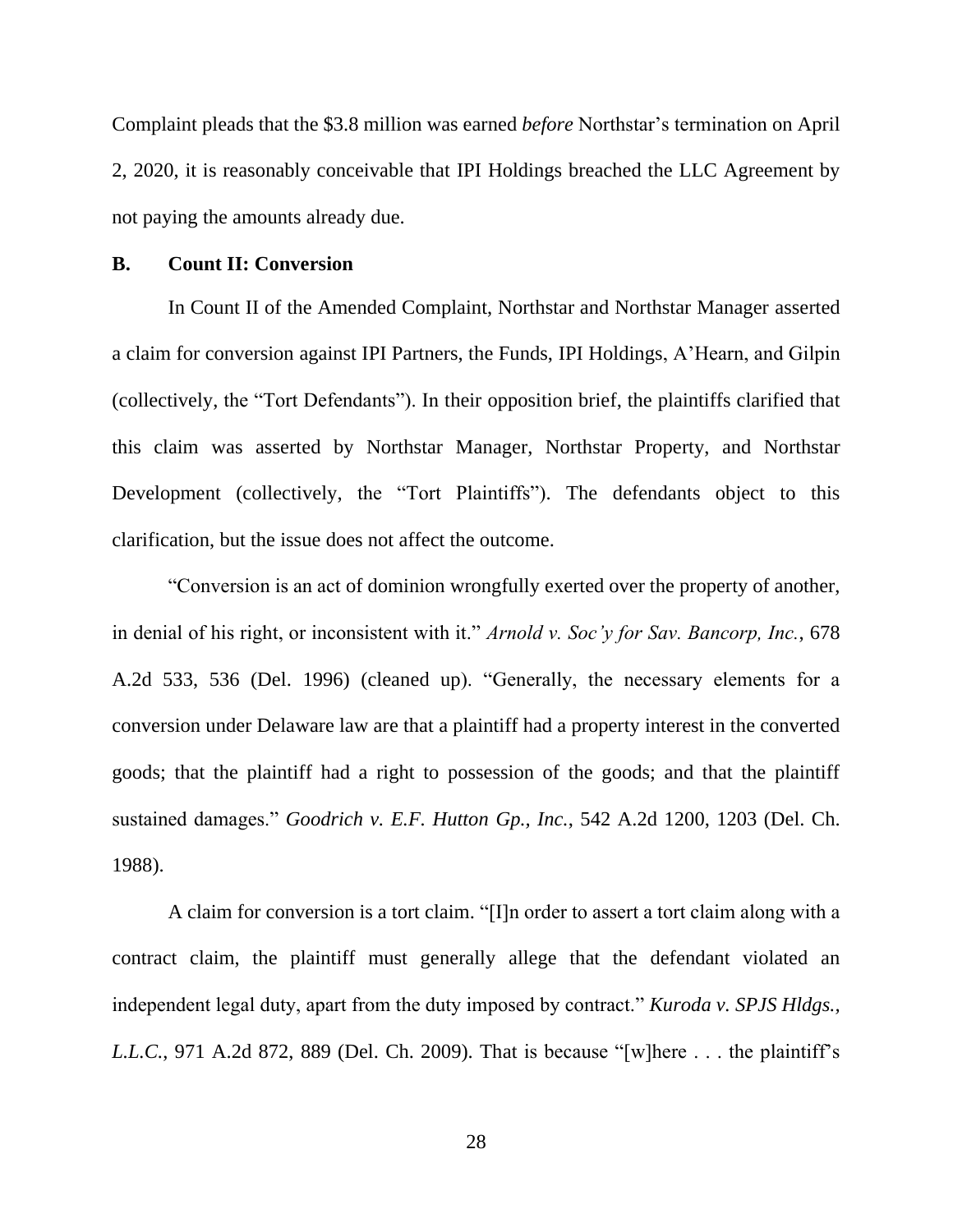claim arises solely from a breach of contract, the plaintiff generally must sue in contract, and not in tort." *Id.* (cleaned up).

The Tort Plaintiffs contend that they sufficiently "alleged [that] the Tort Defendants violated an independent tort duty to refrain from taking the Tort Plaintiffs' property—the contractual right to earn fees and GP [P]romotes." Dkt. 33 at 38. But that alleged property right derives from the Tort Plaintiffs' contract rights. What the Tort Plaintiffs really are claiming is a breach of contract, not the tort of conversion.

The plaintiffs have properly cited the standard for pleading a conversion claim along with a contract claim, but they have failed to show how they met that standard. Count II is dismissed.

#### **C. Counts III and IV: Breach Of The Property And Development Agreements**

In Counts III and IV, Northstar Property and Northstar Development assert claims for breach of the Property and Development Agreements. Virginia law governs those claims. Dkt. 25 Ex. 1 §§ 1.1.2, 13.3; Dkt. 33 Ex. C § 15.4. Under Virginia law, "[t]he elements of a breach of contract action are (1) a legally enforceable obligation of a defendant to a plaintiff; (2) the defendant's violation or breach of that obligation; and (3) injury or damage to the plaintiff caused by the breach of obligation." *Filak v. George*, 594 S.E.2d 610, 614 (Va. 2004). Delaware's procedural law, however, governs the standard of review for the motion to dismiss. *See Tumlinson v. Advanced Micro Devices, Inc.*, 106 A.3d 983, 987 (Del. 2013) ("As a general rule, the law of the forum governs procedural matters . . . ." (cleaned up)); *Novarus Cap. Hldgs., LLC v. AFG Me W. Hldgs., LLC*, 2021 WL 2582985, at \*7 (Del. Ch. June 23, 2021) (applying Delaware's motion to dismiss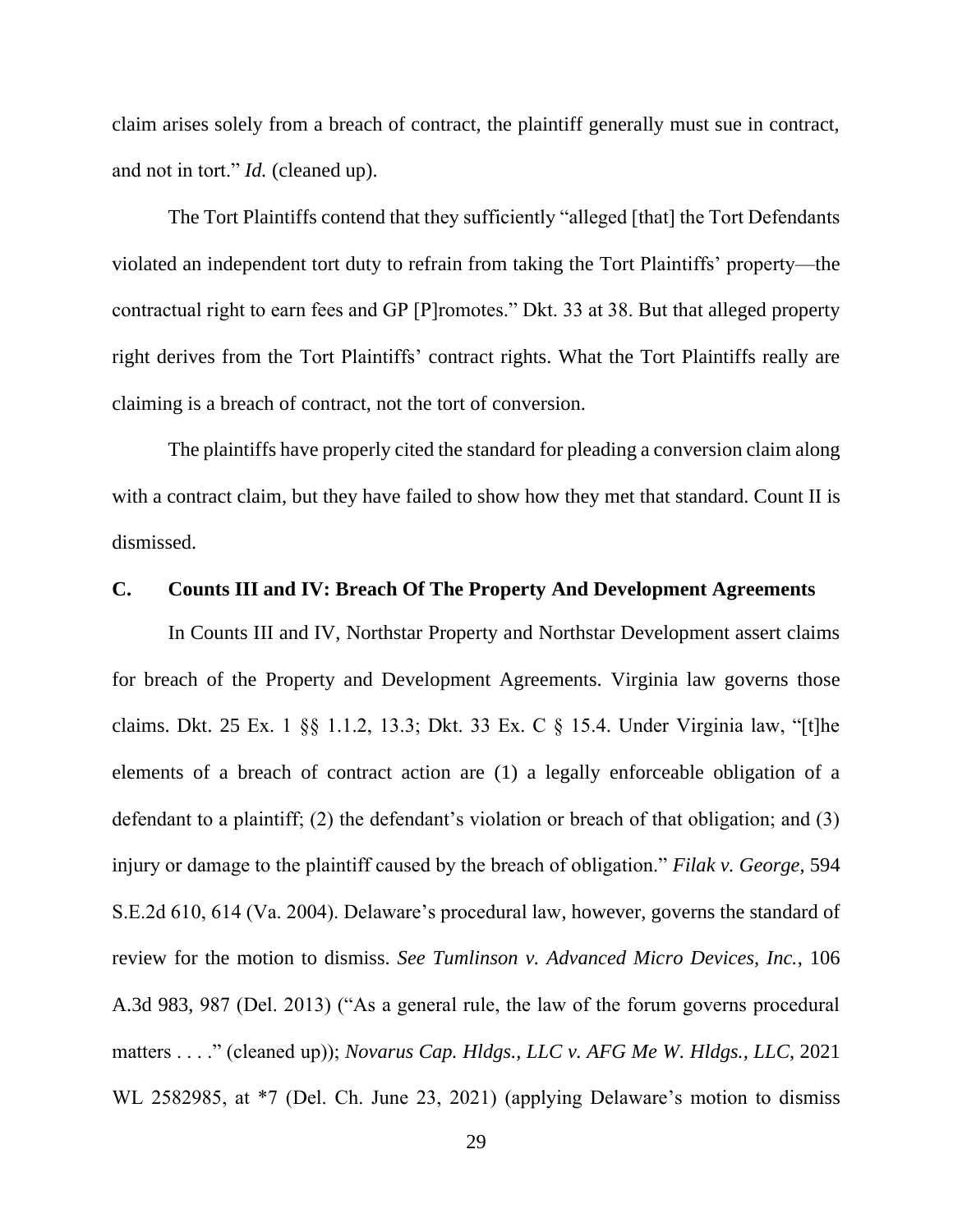standard of review even though Georgia's substantive law applied to the underlying claims). It is reasonably conceivable that the Amended Complaint states a claim for breach of the Property and Development Agreements under Virginia law.

### **1. Breach Of The Property Agreements**

In Count III, Northstar Property alleges that Dulles NCP and Manassas NCP breached their respective Property Agreements by wrongfully terminating the agreements for cause and by using the alleged termination for cause to justify only providing 15-days' notice of termination rather than 30-days' notice. Northstar Property argues that it has suffered damages including the loss of 15-days of service fee revenue.<sup>3</sup>

The Property Agreements provide that "[e]ither party [can] . . . terminate the [Property Agreement] upon thirty (30) days prior written notice to the other party, without cause" or "upon fifteen (15) days prior written notice to the other party, for cause." Dkt. 22 Ex. D. §§ 10.2.5–.6 (Property Agreement with Dulles NCP); Dkt. 25 Ex. 1 §§ 10.2.5– .6 (Property Agreement with Manassas NCP). In their termination letters, Dulles NCP and Manassas NCP asserted that they were terminating the respective Property Agreements "for cause immediately upon expiration of the 15-day notice period." Dkt. 22 Ex. E (termination letters from Dulles NCP and Manassas NCP).

<sup>&</sup>lt;sup>3</sup> Northstar Property does not seek to recover from the other Property Owners, because the development of their data centers had not yet reached the stage where the centers required property management services.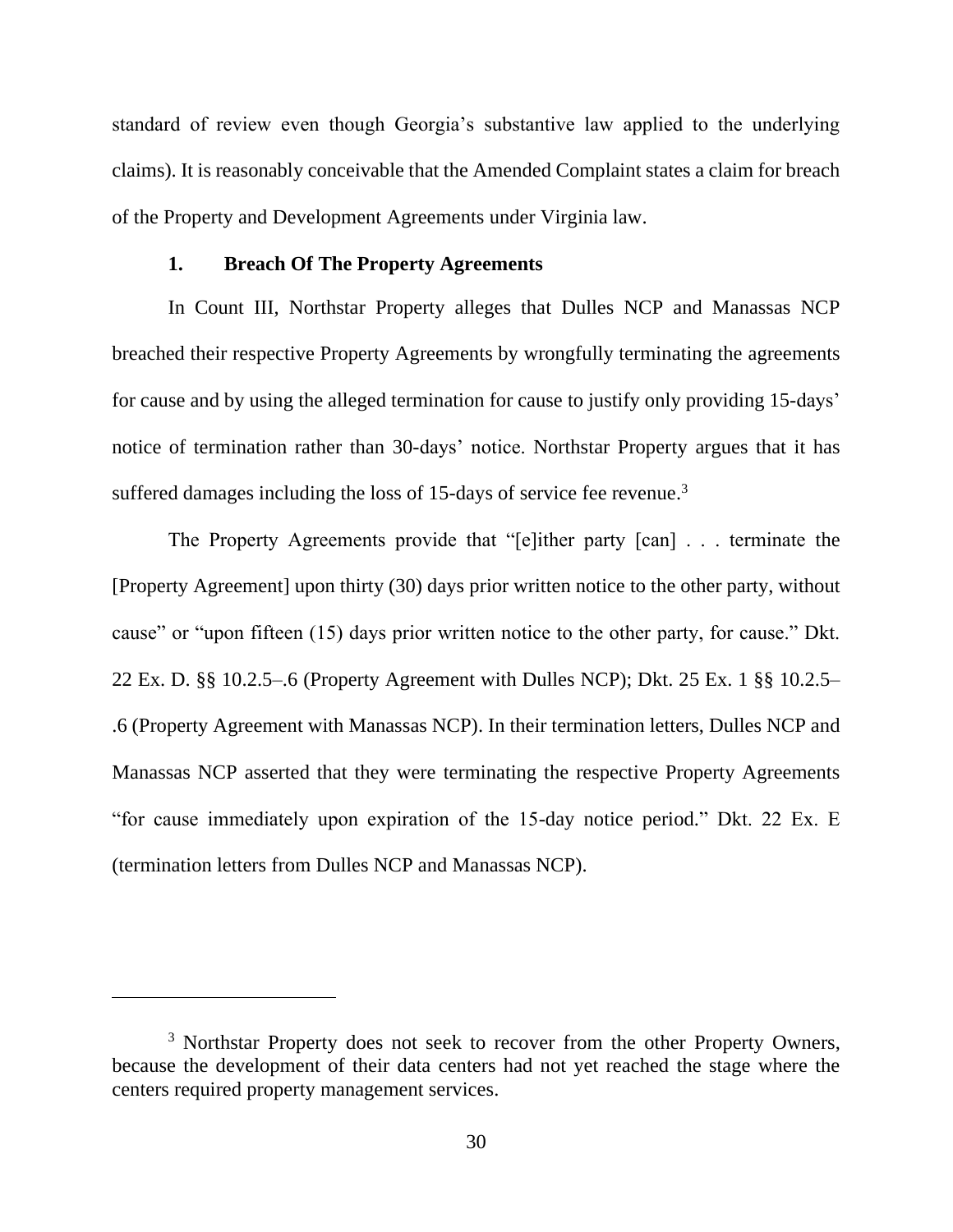For the same reasons that Northstar Manager pled facts supporting the reasonable inference that cause did not exist for its termination from the LLC Agreement, Northstar Property has pled facts supporting the reasonable inference that cause did not exist to terminate the Property Agreements. Accordingly, it is reasonably conceivable that Northstar Property was entitled to the thirty-day written notice and that the fifteen-day notice was insufficient. The Amended Complaint therefore states a claim for breach of the Property Agreements. The motion to dismiss Count III is denied.

#### **2. Breach Of The Development Agreements**

In Count IV, Northstar Development alleges that Dulles NCP II and Quail Ridge NCP breached their respective Development Agreements by wrongfully terminating the agreements for cause and using the alleged termination for cause to justify not paying fees owed under the agreements. 4

Northstar Development has been unable to locate the Development Agreement with Dulles NCP II, but expresses confidence that it exists and that discovery will uncover it. The defendants do not deny the existence of the Development Agreement with Dulles NCP II. They instead argue that because the Amended Complaint failed to attach a copy of the agreement or allege when it was executed, by whom, or any consideration exchanged, the claim against Dulles NCP II must be dismissed. "Delaware is a notice pleading

<sup>4</sup> Northstar Development does not seek any amounts due from Dulles NCP and Manassas NCP. Dkt. 33 at 32–33. That is because the development of those projects was complete, and their Development Agreements had terminated.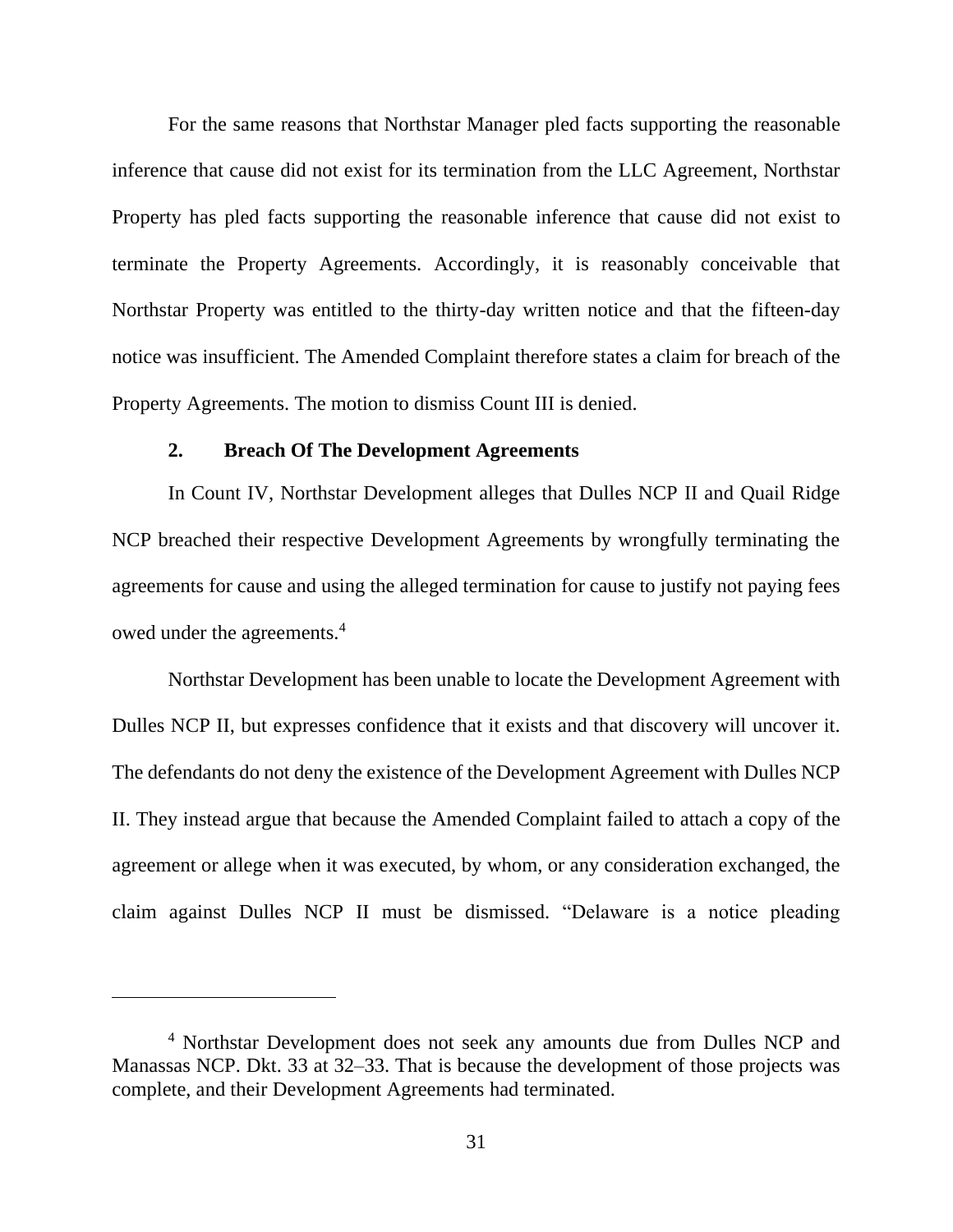jurisdiction." *Doe v. Cahill*, 884 A.2d 451, 458 (Del. 2005). Under this standard, Northstar Development has pled facts that make it reasonably conceivable that a Development Agreement exists with Dulles NCP II. The fact that Dulles NCP II sent Northstar Development a letter dated April 2, 2020, that purported to terminate that Development Agreement strongly supports the existence of the agreement. *See* Dkt. 22 Ex. G.<sup>5</sup>

The defendants also argue that the Amended Complaint (i) fails sufficiently to allege that no "cause" existed under the Development Agreements to justify termination and (ii) does not plead that all conditions precedent to Northstar Development's right to payment were met.

First, it is not necessary for Northstar Development to plead cause, because the Development Agreement requires the Property Owner to pay the Termination Fee regardless of whether the termination was for cause:

If [the Development Agreement] is terminated pursuant to the terms of Section 8.1(a) [termination without cause] or 8.1(b) [termination for default, including a "breach caused by [a] party's fraud or intentional misconduct"] . . . Developer shall be paid an amount equal to the difference between the

<sup>5</sup> The case that the defendants rely on is distinguishable. In *Chilton v. Homestead, L.C.*, the Circuit Court of Virginia, Bath County, dismissed a claim for breach of contract in part because "[p]laintiffs ha[d] failed to allege facts sufficient for the court to find that a written contract existed between the [p]laintiffs and [d]efendant." 2008 WL 8225263, at \*15 (Va. Cir. Ct. Sept. 8, 2008). In that case, the plaintiffs conceded that they were "at [the relevant] time, unaware of any written document constituting the terms of the contract between [themselves] and [d]efendant." *Id.* at \*14 (cleaned up). The court concluded that "[o]verall, there is no indication that [it] has been given any valid factual basis upon which to find that a written contract . . . existed." *Id.* at \*15. Far from being "unaware of any written document," Northstar Development is "confident" that the Development Agreement with Dulles NCP II exists and has provided a "valid factual basis" to support that confidence. *See id.* at \*14–15.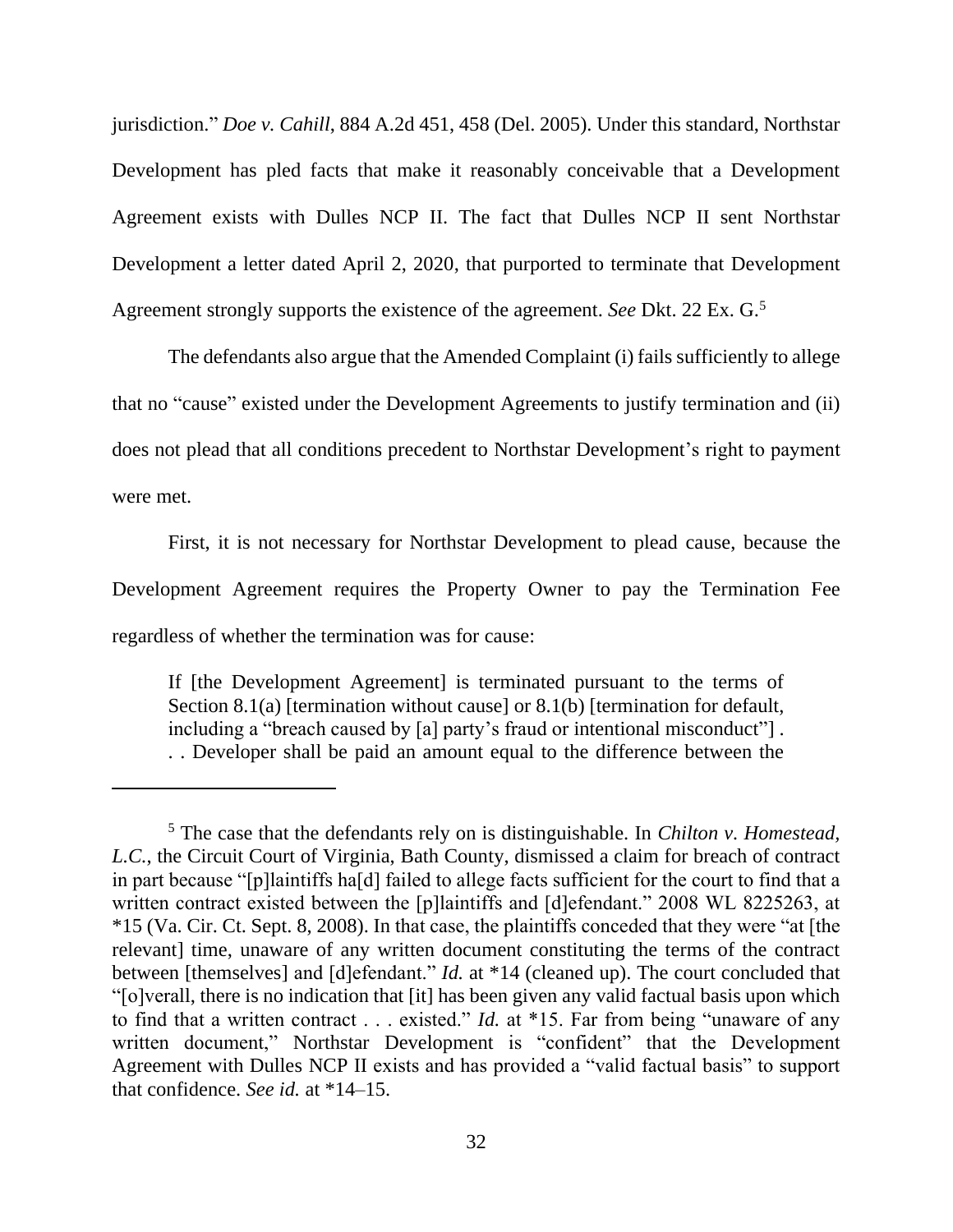Minimum Development Fee and the actual amount of the Development Fee which had previously been paid [the Termination Fee]. The Minimum Development Fee is equal to forty percent (40%) of the Development Fee; provided, it is understood that the Minimum Development Fee shall only be paid to the extent Owner is reimbursed for such fee by the Project tenant [Amazon].

Dkt. 33 Ex. C § 13.1(b) (Quail Ridge Development Agreement); *see id.* §§ 8.1(a), (b).

The letters terminating the Development Agreements cited Section 8.1(b)(3) as the reason for termination. Dkt. 22 Ex. G. The Development Agreements specifically provide for a Termination Fee if the Development Agreement is terminated "pursuant to the terms of ... [Section] 8.1(b)." Dkt. 33 Ex. C  $\S$  13.1(b). By its terms, Section 8.1(b)(3) falls within Section 8.1(b) and only protects the Property Owner from having to "pay any additional portion of the Development Fee or Construction Management Fee" to Northstar Development. *Id.* § 8.1(b)(3). It has no impact on the obligation of the Property Owner to pay the Termination Fee. Northstar Development therefore did not have to plead that no cause for termination existed.

Second, Northstar Development has pled facts making it reasonably conceivable that the conditions precedent to receiving the Termination Fee were satisfied. The Termination Fee is calculated based on the Development Fee. And as the definition of the Development Fee makes clear, (i) the calculated amount of the Development Fee must be "in accordance with the approved Budget" and (ii) Amazon must have "reimbursed" the Property Owner for the Development Fee. *Id.* § 13.1(a). It is reasonably conceivable that the Development Fee was established "in accordance with the approved Budget" and that Quail Ridge NCP and Dulles NCP II have been "reimbursed" by Amazon for the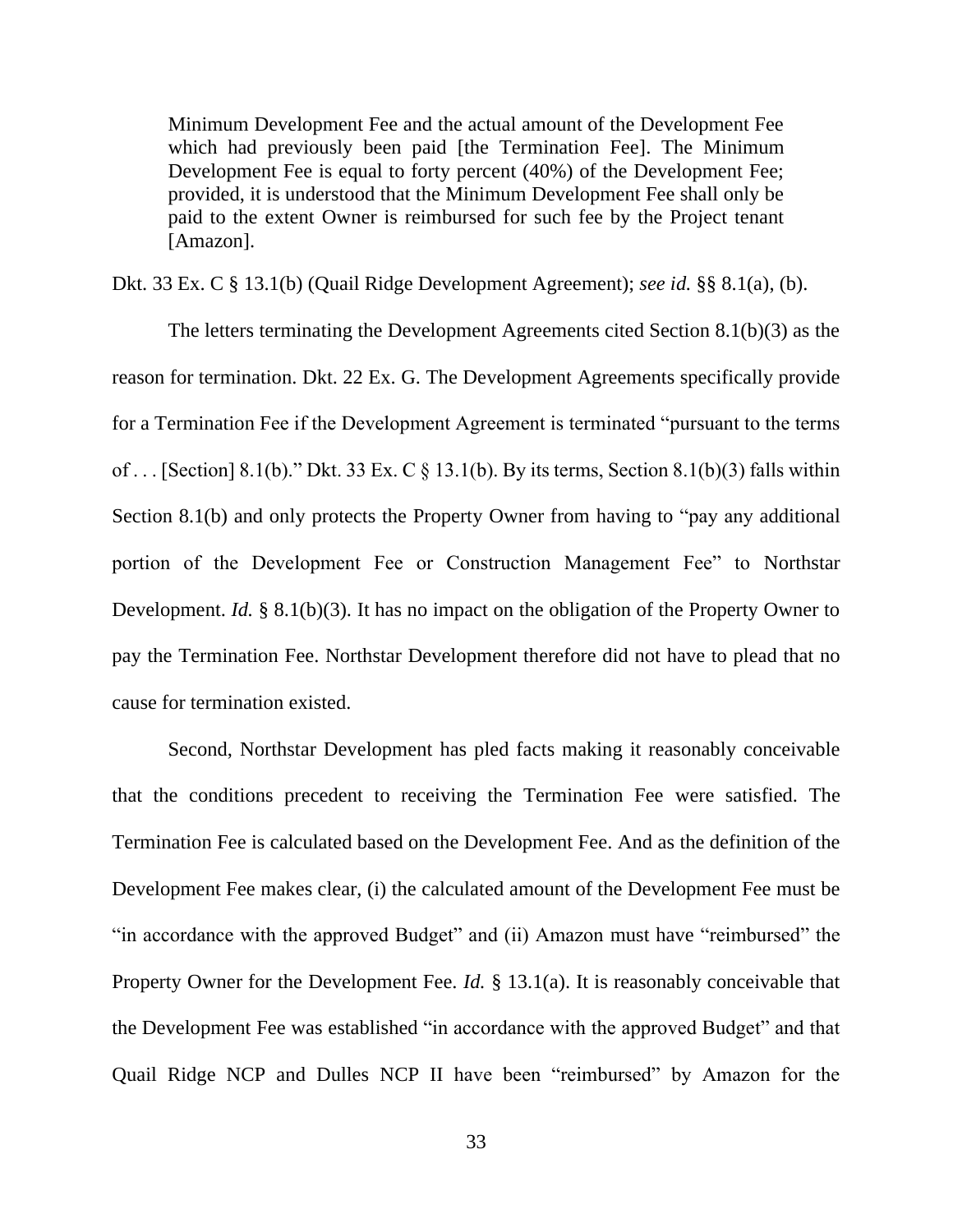Development Fee. Discovery may reveal that one or both of the conditions precedent were not satisfied. At this stage, however, it is reasonably conceivable that they were. *See In re Cadira Gp. Hldgs., LLC Litig.*, 2021 WL 2912479, at \*14 (Del. Ch. July 12, 2021) ("It is enough that the pleading allege<sup>[s]</sup> complete performance generally." (cleaned up)). It is thus reasonably conceivable that Dulles NCP II and Quail Ridge NCP breached their respective Development Agreements by not paying the Termination Fee. The defendants' motion to dismiss Count IV is denied.

#### **D. Count V: Civil Conspiracy**

In the final count of the Amended Complaint, Northstar and Northstar Manager bring a claim for civil conspiracy against the Tort Defendants. In their opposition brief, the plaintiffs change the parties bringing the civil conspiracy claim to the Tort Plaintiffs. As with the conversion claim, the change does not affect the outcome.

In Delaware, "to state a claim for civil conspiracy, a plaintiff must plead facts supporting (1) the existence of a confederation or combination of two or more persons; (2) that an unlawful act was done in furtherance of the conspiracy; and (3) that the conspirators caused actual damage to the plaintiff." *Allied Cap. Corp. v. GC-Sun Hldgs., L.P.*, 910 A.2d 1020, 1036 (Del. Ch. 2006). "Civil conspiracy is not an independent cause of action; it must be predicated on an underlying wrong." *Kuroda*, 971 A.2d at 892. Accordingly, if a "plaintiff fails to adequately allege the elements of the underlying claim, the conspiracy claim must be dismissed." *Id.* Further, "unless the breach also constitutes an independent tort, a breach of contract cannot constitute an underlying wrong on which a claim for civil conspiracy could be based." *Id.*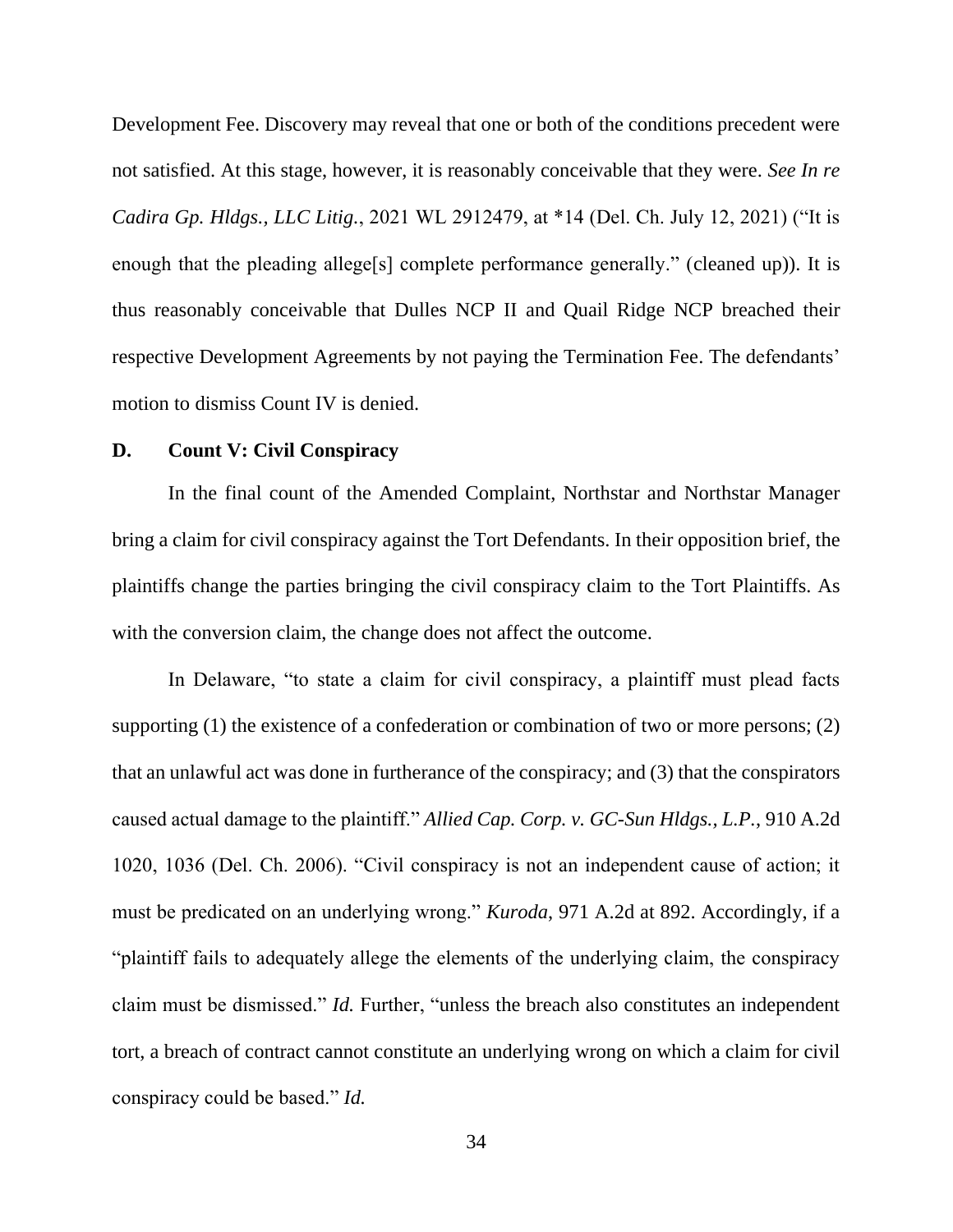The Tort Plaintiffs failed to plead an underlying wrong. As discussed above, the Amended Complaint fails to state a claim for conversion. Even though the Amended Complaint states a claim for breach of contract, that breach cannot constitute the underlying wrong to support a claim for civil conspiracy. *See NACCO Indus., Inc. v. Applica Inc.*, 997 A.2d 1, 35 (Del. Ch. 2009) ("A breach of contract is not an underlying wrong that can give rise to a civil conspiracy claim.").

The Tort Plaintiffs cite *CMS Investment Holdings, LLC v. Castle*, 2015 WL 3894021 (Del. Ch. June 23, 2015), to support their view that a "breach of contract [can] serv[e] as a wholly independent underlying wrong where the breach constitutes the intentional misuse of a position in a company to harm another member of the company." Dkt. 33 at 51. Their case does not support that assertion. The defendants in *CMS Investment* advanced as their "principal argument" that there was no "unlawful act" to support the plaintiff's civil conspiracy claim. 2015 WL 3894021, at \*21. That argument failed because the court found that the plaintiff had sufficiently stated claims for breach of contract, breach of the implied covenant of good faith and fair dealing, breach of fiduciary duty, and aiding and abetting breaches of fiduciary duty. *Id.* The *CMS Investment* court did not identify *which* of the surviving claims supported the plaintiff's civil conspiracy claim, only that at least one of them did. *See id.* Quite plainly, it was the claim for breach of fiduciary duty that did the trick. Just two months later, the author of *CMS Investment*, former Vice Chancellor Parsons, wrote in *OptimisCorp v. Waite* that "breach of contract claims cannot serve as a predicate for [an] alleged civil conspiracy." 2015 WL 5147038, at \*56 (Del. Ch. Aug. 26, 2015).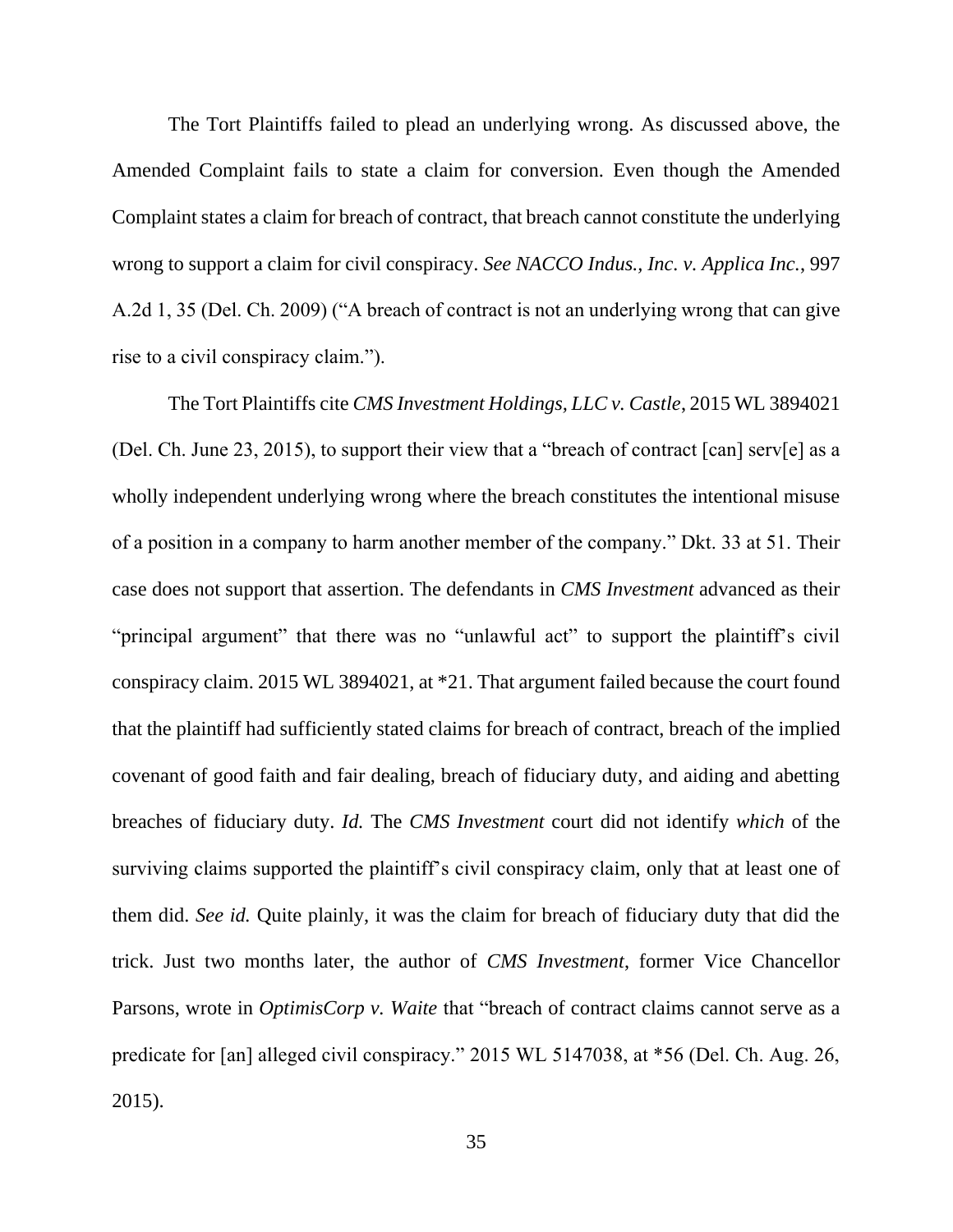Because the Tort Plaintiffs failed to identify any underlying wrong to support their civil conspiracy claim, Count V is dismissed.

### **E. The Order To Show Cause**

The final question is whether to stay this litigation pending the outcome of the Amazon Litigation. "This Court possesses the inherent power to manage its own docket, including the power to stay litigation on the basis of comity, efficiency, or simple common sense." *Paolino v. Mace Sec. Int'l, Inc.*, 985 A.2d 392, 397 (Del. Ch. 2009). The court can issue a stay *sua sponte*. *See In re Bay Hills Emerging P'rs I, L.P.*, 2018 WL 3217650, at \*1 (Del. Ch. July 2, 2018); *Cummings v. Estate of Lewis*, 2013 WL 979417, at \*10 (Del. Ch. Mar. 14, 2013); *Kingsland Hldgs. Inc. v. Fulvio Bracco*, 1996 WL 422340, at \*2 (Del. Ch. July 22, 1996). In deciding whether to issue a stay, the court "must make a practical judgment as to whether a stay is warranted under the circumstances of each case." *K&K Screw Prods., L.L.C. v. Emerick Cap. Invs., Inc.*, 2011 WL 3505354, at \*11 (Del. Ch. Aug. 9, 2011).

The Amazon Litigation will address facts that go to the heart of this case. Two central issues in the Amazon Litigation are whether there was a kickback scheme, and, if so, whether Watson knew of or was involved in it. The Amazon Litigation likely will provide answers to both questions, and those answers will bind Watson and Northstar. The answers will have implications for this case.

The Amazon Litigation is further along than this case. The parties to the Amazon Litigation are engaged in discovery, and IPI Partners is participating as a non-party. At the